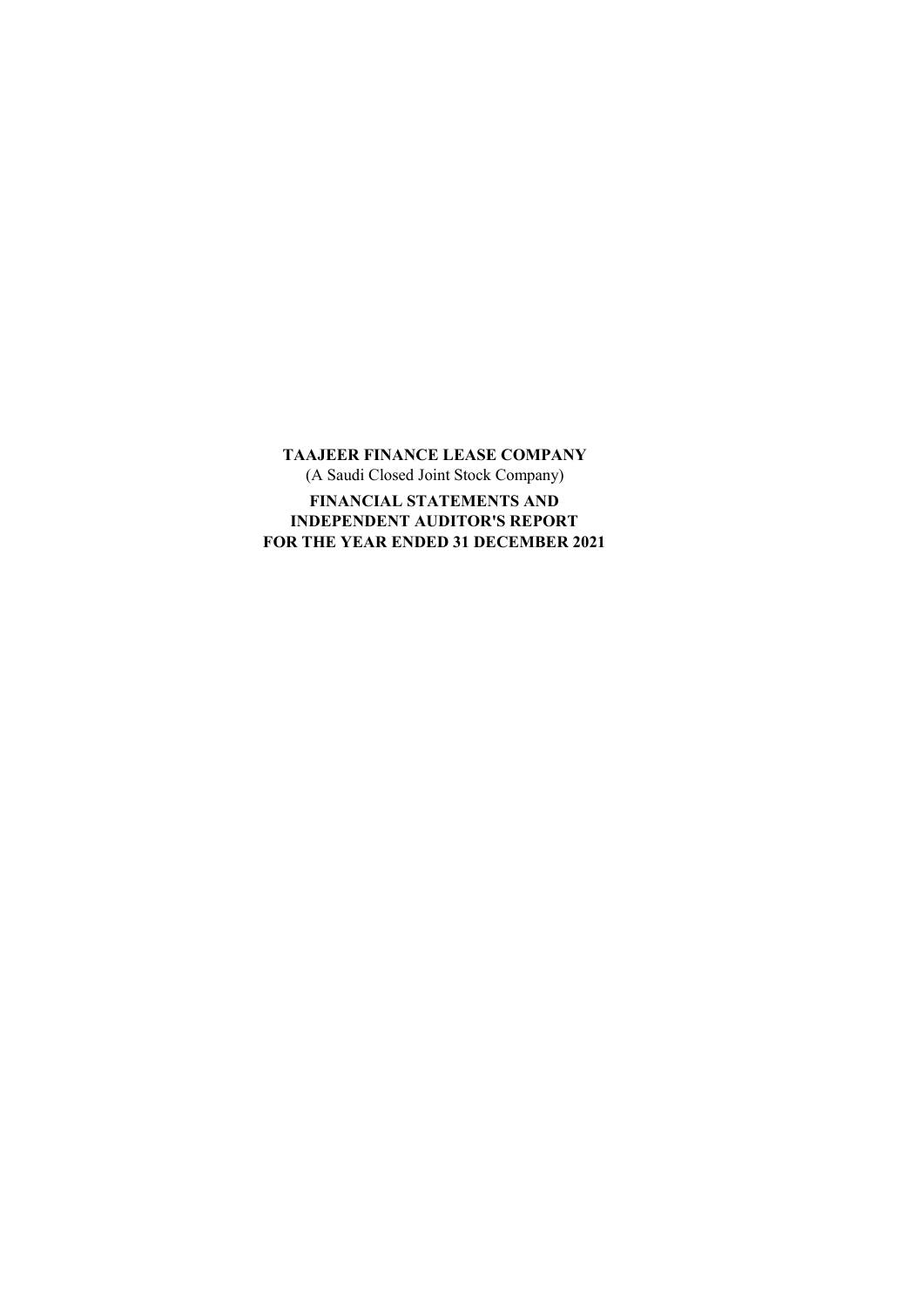# **TAAJEER FINANCE LEASE COMPANY** (A Saudi Closed Joint Stock Company) **FINANCIAL STATEMENTS AND INDEPENDENT AUDITOR'S REPORT FOR THE YEAR ENDED 31 DECEMBER 2021**

| <b>Contents</b>                                            | <b>Page</b> |
|------------------------------------------------------------|-------------|
| Independent auditor's report                               | $1 - 2$     |
| Statement of financial position                            | 3           |
| Statement of profit or loss and other comprehensive income | 4           |
| Statement of changes in shareholders' equity               | 5           |
| Statement of cash flows                                    | 6           |
| Notes to the financial statements                          | $7 - 33$    |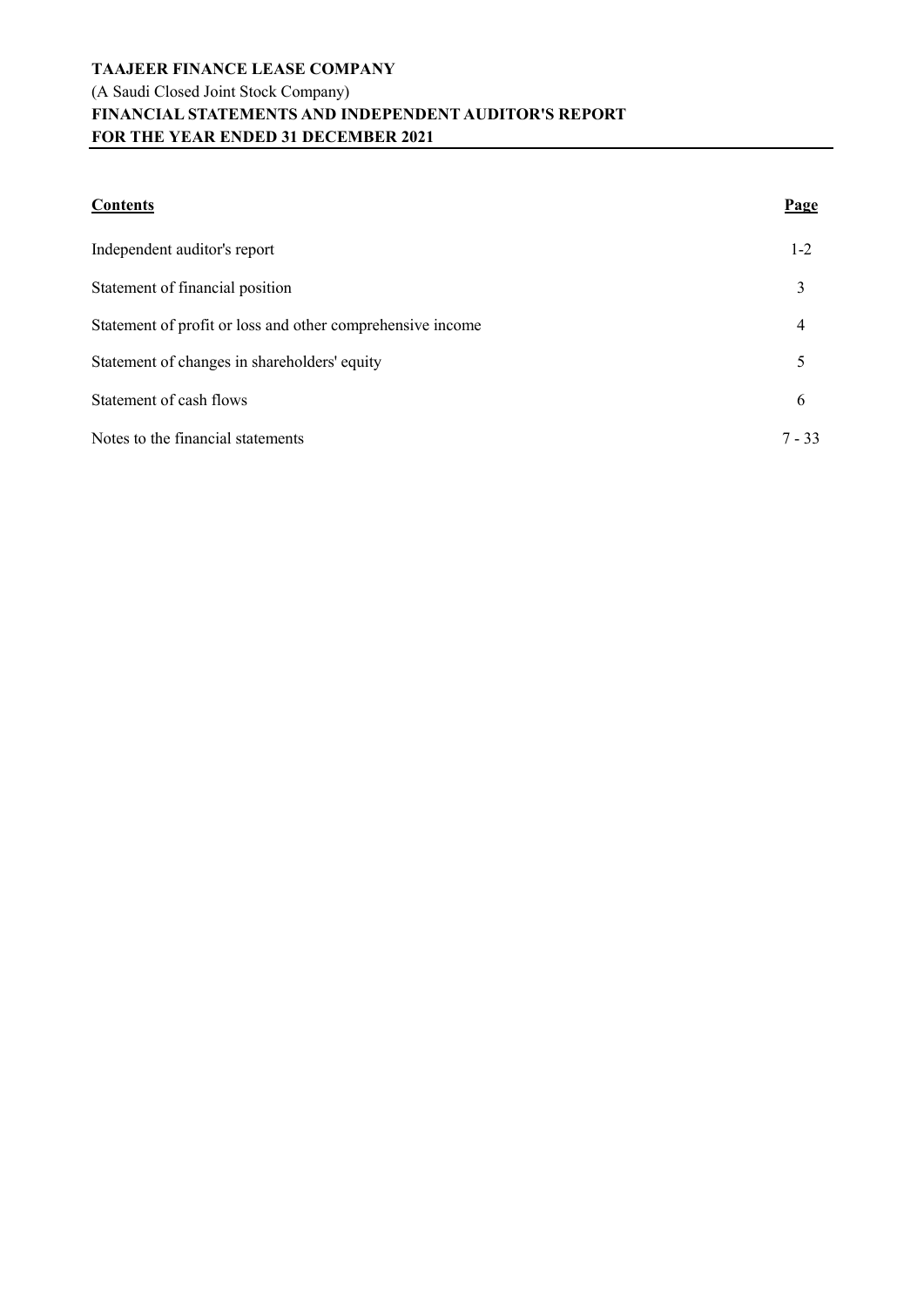

BAKER TILLY MKM & CO. CERTIFIED PUBLIC ACCOUNTANTS

P.O.Box 100890, Jeddah 21311 Kingdom of Saudi Arabia

T: +966 12 663 9777 F: +966 12 663 1888

#### **INDEPENDENT AUDITOR'S REPORT**

#### TO THE SHAREHOLDERS' OF TAAJEER FINANCE LEASE COMPANY

#### (A Saudi Closed Joint Stock Company)

#### **Opinion**

We have audited the financial statements of Taajeer Finance Lease Company (A Saudi Closed Joint Stock Company) (the "Company"), which comprise the statement of financial position as at 31 December 2021, and the statement of profit or loss and other comprehensive income, statement of changes in shareholders' equity and statement of cash flows for the year then ended, and notes to the financial statements, including a summary of significant accounting policies.

In our opinion, the accompanying financial statements present fairly, in all material respects, the financial position of the Company as at 31 December 2021, and its financial performance and its cash flows for the year then ended in accordance with International Financial Reporting Standards that are endorsed in the Kingdom of Saudi Arabia and other standards and pronouncements that are issued by the Saudi Organization for Chartered and Professional Accountants ("SOCPA").

## **Basis for opinion**

We conducted our audit in accordance with International Standards on Auditing that are endorsed in the Kingdom of Saudi Arabia ("ISAs"). Our responsibilities under those standards are further described in the 'Auditor's Responsibilities for the Audit of the Financial Statements' section of our report. We are independent of the Company in accordance with the professional code of conduct and ethics that are endorsed in the Kingdom of Saudi Arabia that are relevant to our audit of the financial statements, and we have fulfilled our other ethical responsibilities in accordance with these requirements. We believe that the audit evidence we have obtained is sufficient and appropriate to provide a basis for our opinion.

## Responsibilities of Management and those Charged with Governance for the Financial Statements

Management is responsible for the preparation and fair presentation of the financial statements in accordance with International Financial Reporting Standards that are endorsed in the Kingdom of Saudi Arabia and other standards and pronouncements issued by SOCPA and the provisions of Companies' Regulation and Company's By-laws, and for such internal control as management determines is necessary to enable the preparation of financial statements that are free from material misstatement, whether due to fraud or error.

In preparing the financial statements, management is responsible for assessing the Company's ability to continue as a going concern, disclosing, as applicable, matters related to going concern and using the going concern basis of accounting unless management either intends to liquidate the Company or to cease operations, or has no realistic alternative but to do so.

Those charged with governance, i.e. the Board of Directors, are responsible for overseeing the Company's financial reporting process.

#### **Auditor's Responsibilities for the Audit of the Financial Statements**

Our objectives are to obtain reasonable assurance about whether the financial statements as a whole are free from material misstatement, whether due to fraud or error, and to issue an auditor's report that includes our opinion. Reasonable assurance is a high level of assurance, but is not a guarantee that an audit conducted in accordance with ISAs will always detect a material misstatement when it exists. Misstatements can arise from fraud or error and are considered material if, individually or in the aggregate, they could reasonably be expected to influence the economic decisions of users taken on the basis of these financial statements.

Baker Tilly MKM & Co. Certified Public Accountants trading as Baker Tilly is an independent member of the global network of Baker Tilly International.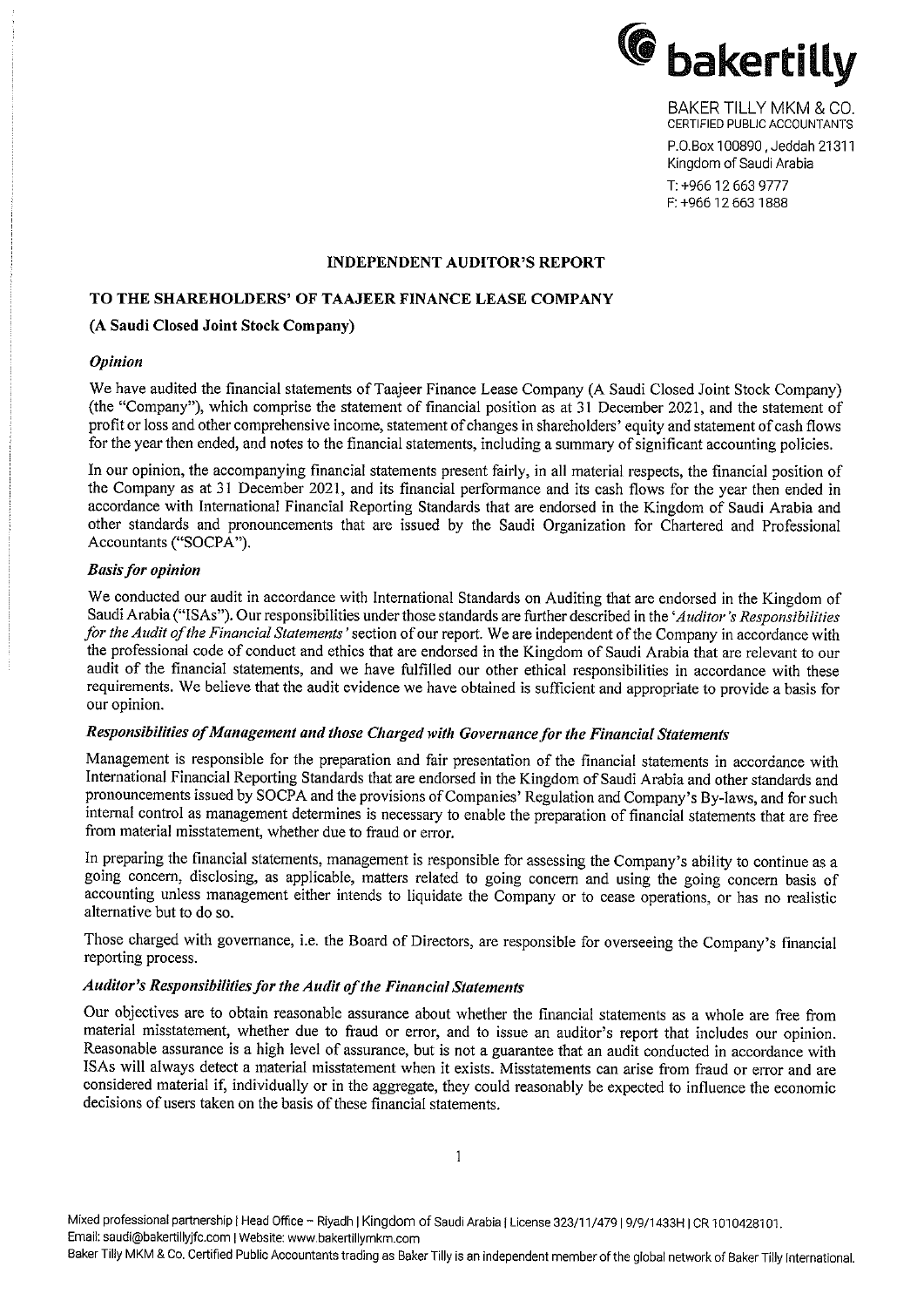

#### **INDEPENDENT AUDITOR'S REPORT (CONTINUED)**

## TO THE SHAREHOLDERS' OF TAAJEER FINANCE LEASE COMPANY

#### (A Saudi Closed Joint Stock Company)

#### Auditor's Responsibilities for the Audit of the Financial Statements (continued)

As part of an audit in accordance with ISAs, we exercise professional judgment and maintain professional skepticism throughout the audit. We also:

- Identify and assess the risks of material misstatement of the financial statements, whether due to fraud or error, design and perform audit procedures responsive to those risks, and obtain audit evidence that is sufficient and appropriate to provide a basis for our opinion. The risk of not detecting a material misstatement resulting from fraud is higher than for one resulting from error, as fraud may involve collusion, forgery, intentional omissions, misrepresentations, or the override of internal control.
- Obtain an understanding of internal control relevant to the audit in order to design audit procedures that are appropriate in the circumstances, but not for the purpose of expressing an opinion on the effectiveness of the Company's internal control.
- Evaluate the appropriateness of accounting policies used and the reasonableness of accounting estimates and related disclosures made by management.
- Conclude on the appropriateness of management's use of the going concern basis of accounting and, based on the audit evidence obtained, whether a material uncertainty exists related to events or conditions that may cast significant doubt on the Company's ability to continue as a going concern. If we conclude that a material uncertainty exists, we are required to draw attention in our auditor's report to the related disclosures in the financial statements or, if such disclosures are inadequate, to modify our opinion. Our conclusions are based on the audit evidence obtained up to the date of our auditor's report. However, future events or conditions may cause the Company to cease to continue as a going concern.
- Evaluate the overall presentation, structure and content of the financial statements, including the disclosures, and whether the financial statements represent the underlying transactions and events in a manner that achieves fair presentation.

We communicate with management regarding, among other matters, the planned scope and timing of the audit and significant audit findings, including any significant deficiencies in internal control that we identify during our audit.

BAKER TILLY MKM & CO. **Certified Public Accountants** 

Ayad Obeyan Alseraihi License No. 405

Jeddah on 3 Sha'ban 1443H Corresponding to 6 March 2022

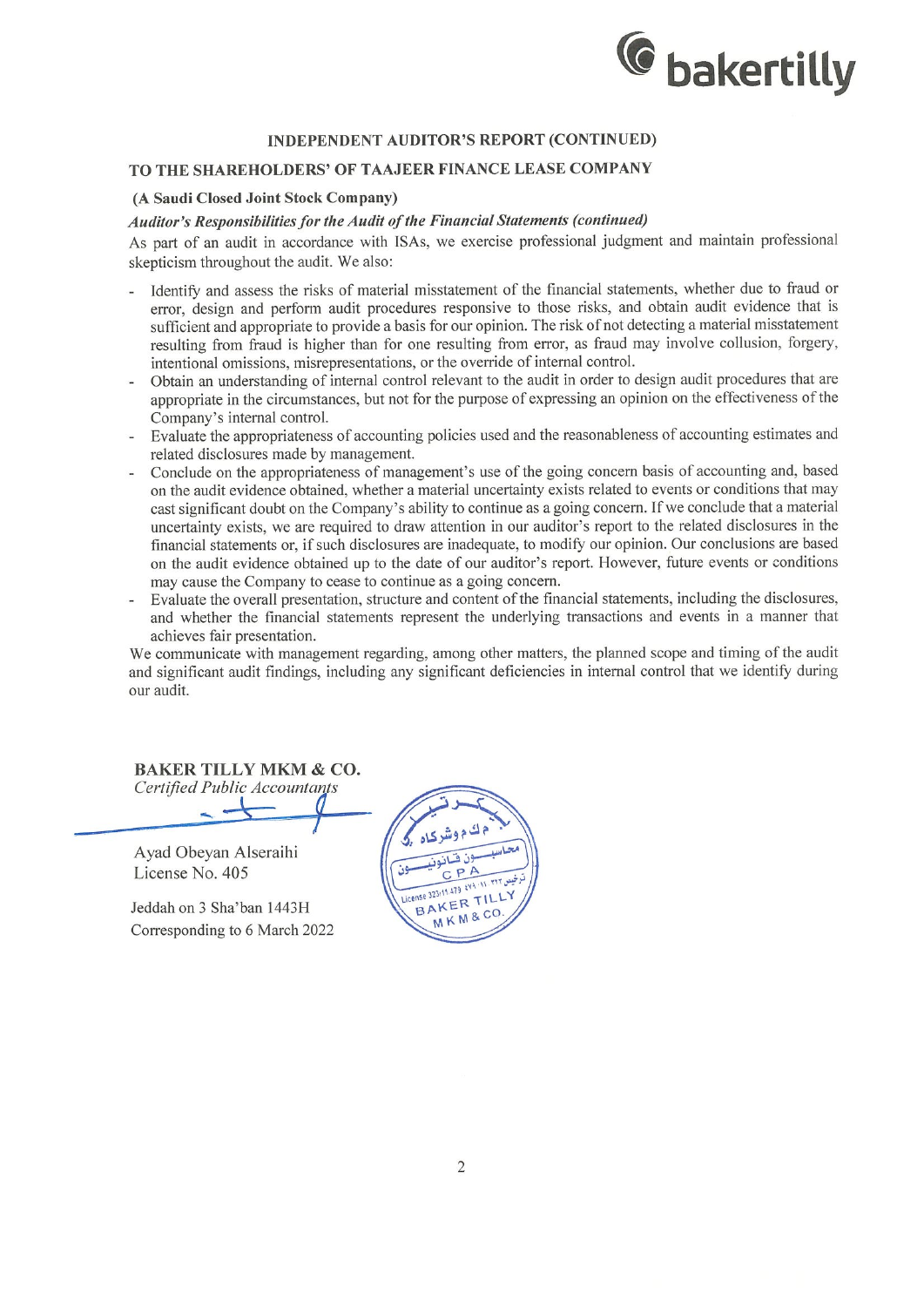# **TAAJEER FINANCE LEASE COMPANY** (A Saudi Closed Joint Stock Company) **STATEMENT OF FINANCIAL POSITION AS AT 31 DECEMBER 2021**

|                                             |             | 31 December     | 31 December     |
|---------------------------------------------|-------------|-----------------|-----------------|
|                                             | <b>Note</b> | 2021            | 2020            |
|                                             |             | $\overline{SR}$ | $\overline{SR}$ |
| <b>ASSETS</b>                               |             |                 |                 |
| <b>Bank</b> balances                        |             | 100,676,369     | 124,411,290     |
| Prepayments and other receivables           | 5           | 18,190,823      | 24,040,125      |
| Net investment in finance lease             | 6           | 800,479,205     | 551,879,930     |
| Net deferred consideration receivable       | 6           | 46,070,353      | 30,369,692      |
| Due from a related party                    | 22          | 144,689         |                 |
| Vehicles available for lease                |             | 8,814,320       | 3,391,971       |
| Investment designated at FVTOCI             | 7           | 892,850         | 892,850         |
| Property and equipment                      | 8           | 4,533,597       | 4,166,437       |
| Intangibles                                 | 9           | 2,620,157       | 3,074,990       |
| <b>TOTAL ASSETS</b>                         |             | 982,422,363     | 742,227,285     |
| <b>LIABILITIES AND SHAREHOLDERS' EQUITY</b> |             |                 |                 |
| <b>LIABILITIES</b>                          |             |                 |                 |
| Trade payables                              | 10          | 167,685,965     | 134,462,869     |
| Due to related parties                      | 22          | 14,771,936      | 19,916,736      |
| Zakat payable                               | 11          | 3,002,968       | 4,652,343       |
| Net servicing liability                     | 6           | 16,938,781      | 18,679,016      |
| Long-term loans                             | 12          | 505,503,171     | 323,819,359     |
| Profit rate swap contract obligation        | 12          | 987,777         |                 |
| Employee termination benefits               | 14          | 2,969,058       | 2,482,879       |
| <b>TOTAL LIABILITIES</b>                    |             | 711,859,656     | 504,013,202     |
| <b>SHAREHOLDERS' EQUITY</b>                 |             |                 |                 |
| Share capital                               | 15          | 200,000,000     | 200,000,000     |
| Statutory reserve                           |             | 9,588,006       | 6,248,729       |
| Retained earnings                           |             | 61,962,478      | 31,965,354      |
| Profit rate swap hedge reserve              | 12          | (987, 777)      |                 |
| TOTAL SHAREHOLDERS' EQUITY                  |             | 270,562,707     | 238,214,083     |
| TOTAL SHAREHOLDERS' EQUITY AND LIABILITIES  |             | 982,422,363     | 742,227,285     |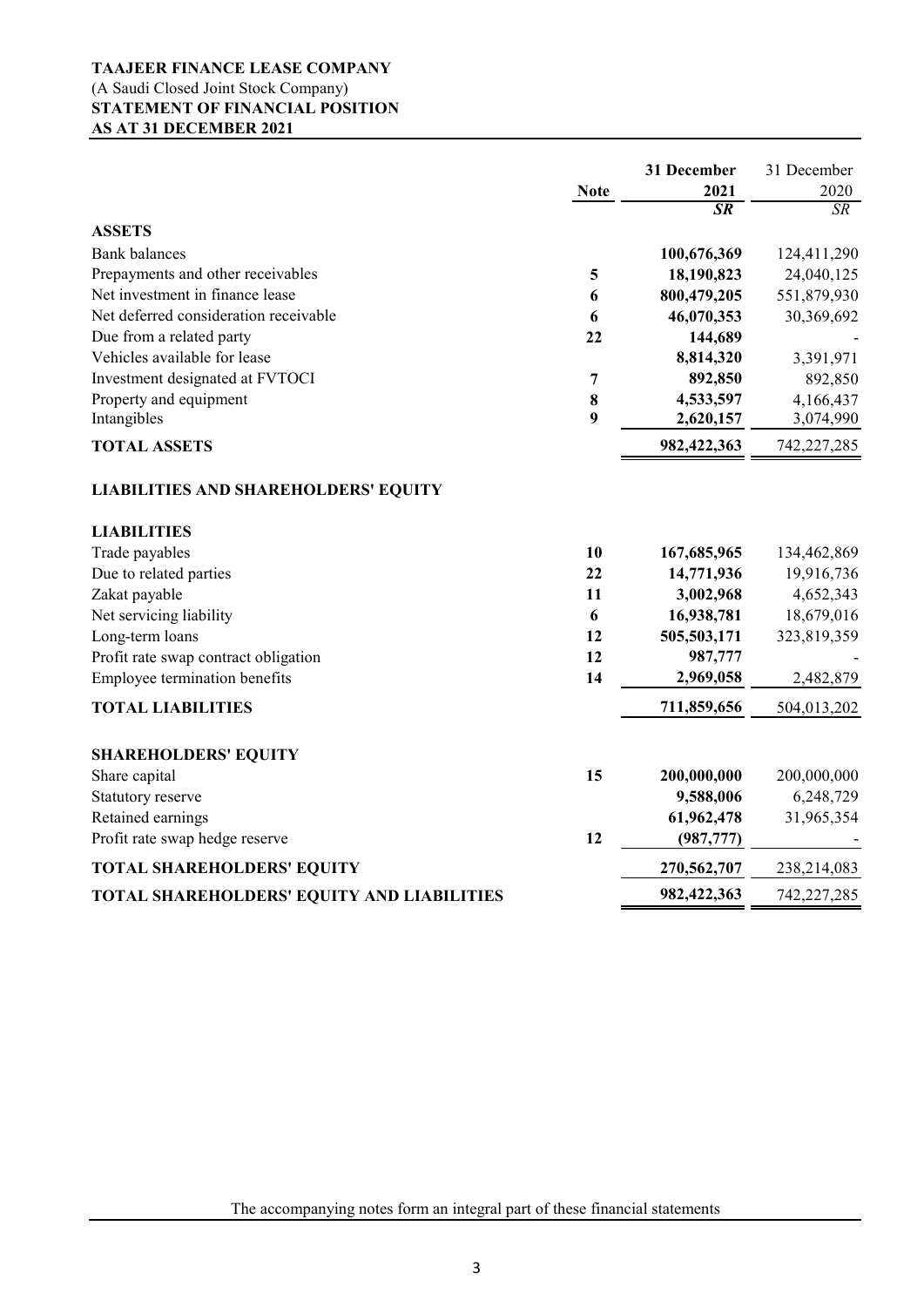# **TAAJEER FINANCE LEASE COMPANY**

## (A Saudi Closed Joint Stock Company)

# **STATEMENT OF PROFIT OR LOSS AND OTHER COMPREHENSIVE INCOME FOR THE YEAR ENDED 31 DECEMBER 2021**

|                                                                          | <b>Note</b> | 2021           | 2020           |
|--------------------------------------------------------------------------|-------------|----------------|----------------|
|                                                                          |             | <b>SR</b>      | <b>SR</b>      |
| Finance income                                                           | 16          | 70,508,977     | 46,794,030     |
| Finance costs                                                            | 17          | (24, 154, 081) | (12, 244, 441) |
| Net finance income                                                       |             | 46,354,896     | 34,549,589     |
| Net gain on securitization of receivables                                | 6           | 33,743,687     | 37,129,643     |
| Net change in deferred consideration receivables                         | 6           | 3,222,310      | 638,333        |
| Net change in net servicing liability                                    | 6           | 15,534,837     | 10,286,879     |
| Government grant income                                                  | 12          | 629,087        | 2,848,459      |
| Other operating income                                                   | 18          | 23,891,114     | 18,341,304     |
| Selling and marketing expenses                                           | 19          | (17, 337, 132) | (16,504,960)   |
| General and administrative expenses                                      | 20          | (37, 555, 333) | (30,685,182)   |
| Impairment of net investment in finance lease                            | 6           | (18,919,934)   | (19,307,480)   |
| Other operating expenses                                                 |             | (13,055,760)   | (8,857,963)    |
| Net operating profit                                                     |             | 36,507,772     | 28,438,622     |
| Zakat                                                                    | 11          | (3, 115, 007)  | (4,783,246)    |
| Profit for the year                                                      |             | 33,392,765     | 23,655,376     |
| <b>Other Comprehensive Income (OCI)</b>                                  |             |                |                |
| OCI that may be reclassified to profit or loss in subsequent years:      |             |                |                |
| Change in fair value of profit rate swap                                 | 12          | (987, 777)     |                |
| OCI that will not be reclassified to profit or loss in subsequent years: |             |                |                |
| Remeasurements of defined benefit liability                              | 14          | (56, 364)      | (219, 547)     |
| Other comprehensive loss for the year                                    |             | (1,044,141)    | (219, 547)     |
| Total comprehensive income for the year                                  |             | 32,348,624     | 23,435,829     |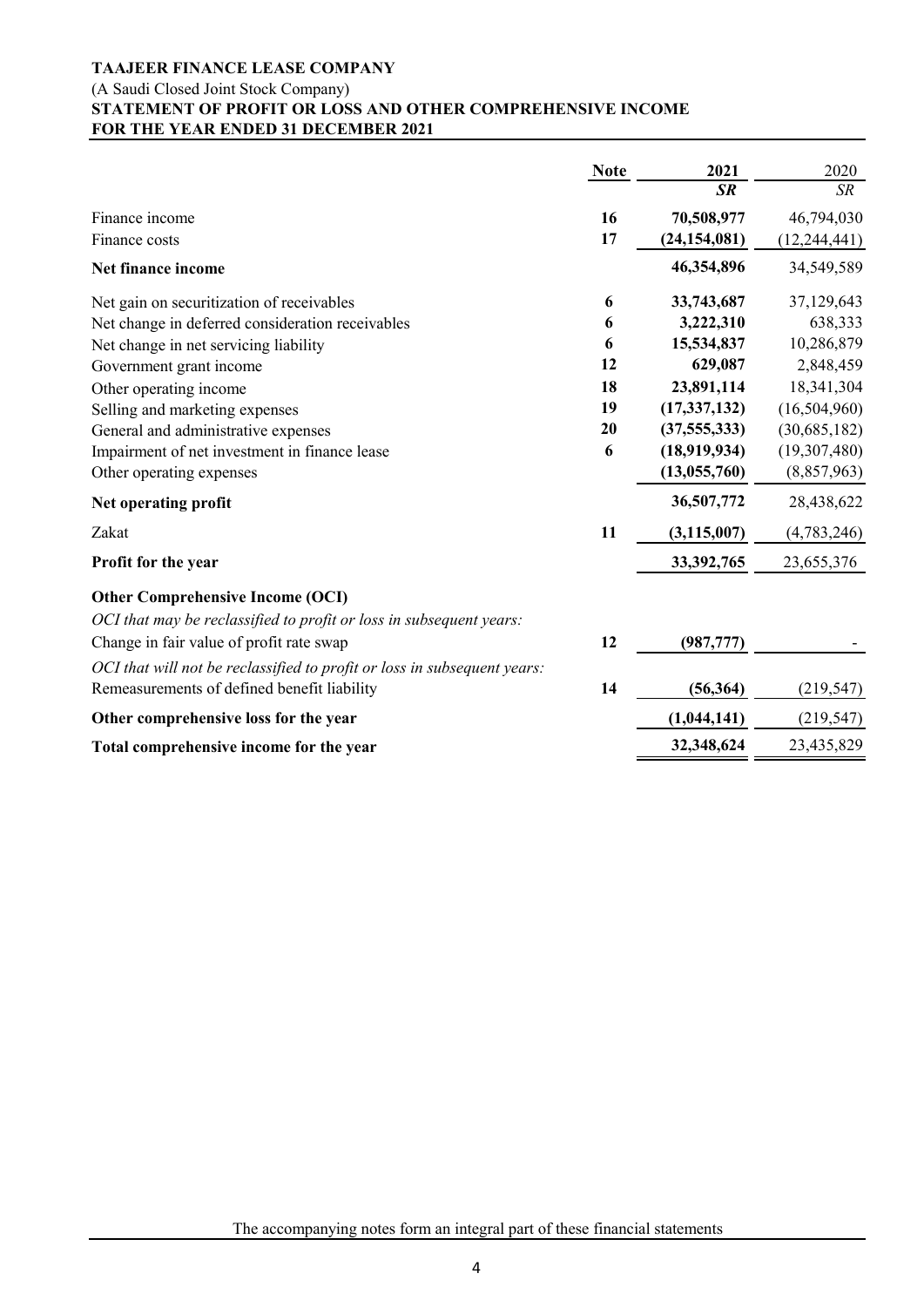# **TAAJEER FINANCE LEASE COMPANY** (A Saudi Closed Joint Stock Company) **STATEMENT OF CHANGES IN SHAREHOLDERS' EQUITY FOR THE YEAR ENDED 31 DECEMBER 2021**

|                                      |             | <b>Statutory</b> |                          | Cash flow hedge          |                     |
|--------------------------------------|-------------|------------------|--------------------------|--------------------------|---------------------|
|                                      | Capital     | reserve          | <b>Retained earnings</b> | reserve                  | <b>Total equity</b> |
|                                      | <b>SR</b>   | <b>SR</b>        | SR                       | <b>SR</b>                | SR                  |
| For the year ended 31 December 2021: |             |                  |                          |                          |                     |
| As at 1 January 2021                 | 200,000,000 | 6,248,729        | 31,965,354               |                          | 238,214,083         |
| Profit for the year                  |             |                  | 33, 392, 765             |                          | 33, 392, 765        |
| Other comprehensive loss             |             |                  | (56, 364)                | (987, 777)               | (1,044,141)         |
| <b>Total comprehensive income</b>    |             |                  | 33, 336, 401             | (987, 777)               | 32,348,624          |
| <b>Transfer to statutory reserve</b> |             | 3,339,277        | (3,339,277)              |                          |                     |
| As at 31 December 2021               | 200,000,000 | 9,588,006        | 61,962,478               | (987, 777)               | 270,562,707         |
|                                      |             |                  |                          |                          |                     |
| For the year ended 31 December 2020: |             |                  |                          |                          |                     |
| As at 1 January 2020                 | 200,000,000 | 3,883,191        | 10,895,063               |                          | 214,778,254         |
| Profit for the year                  |             |                  | 23,655,376               |                          | 23,655,376          |
| Other comprehensive loss             |             |                  | (219, 547)               |                          | (219, 547)          |
| Total comprehensive income           |             |                  | 23,435,829               |                          | 23,435,829          |
| Transfer to statutory reserve        |             | 2,365,538        | (2,365,538)              | $\overline{\phantom{a}}$ |                     |
| As at 31 December 2020               | 200,000,000 | 6,248,729        | 31,965,354               |                          | 238,214,083         |

The accompanying notes form an integral part of these financial statements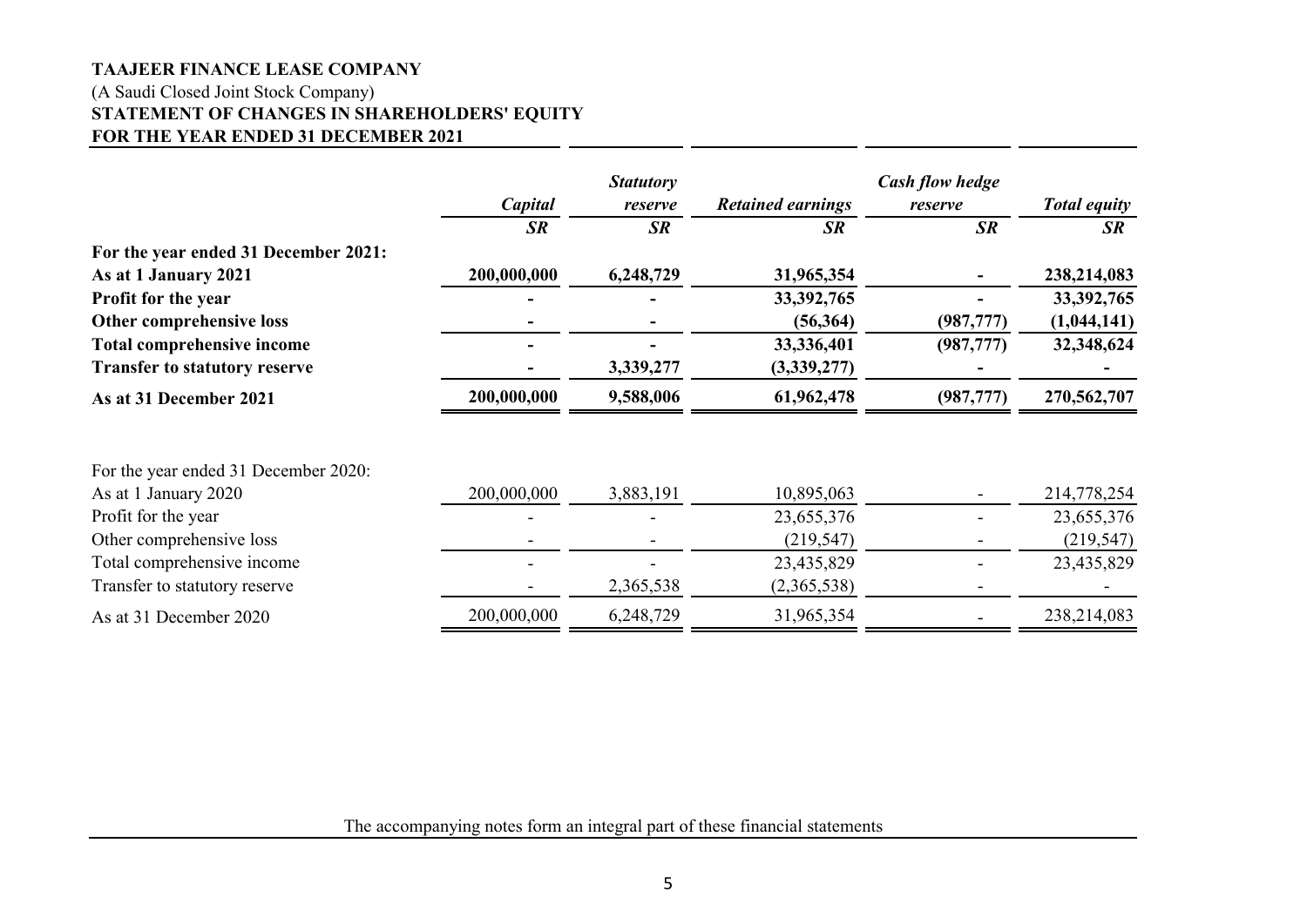# **TAAJEER FINANCE LEASE COMPANY** (A Saudi Closed Joint Stock Company)

# **STATEMENT OF CASH FLOWS FOR THE YEAR ENDED 31 DECEMBER 2021**

|                                                        | <b>Note</b> | 2021            | 2020            |
|--------------------------------------------------------|-------------|-----------------|-----------------|
|                                                        |             | <b>SR</b>       | SR              |
| <b>OPERATING ACTIVITIES</b>                            |             |                 |                 |
| Profit for the year                                    |             | 33,392,765      | 23,655,376      |
| Adjustments for non-cash items:                        |             |                 |                 |
| Zakat expense                                          | 11          | 3,115,007       | 4,783,246       |
| Impairment of net investment in finance lease          | 6           | 18,919,934      | 19,307,480      |
| Finance costs                                          |             | 24,154,081      | 12,244,441      |
| Depreciation and amortization                          | 8&9         | 2,671,765       | 2,095,726       |
| Employee termination benefits incurred                 | 14          | 717,361         | 727,774         |
| Government grant income                                |             | (629, 087)      | (2,848,459)     |
| Net gain on securitization of receivables              |             | (33,743,687)    | (37, 129, 643)  |
| Net change in deferred consideration receivables       |             | (3,222,310)     | (638, 333)      |
| Net change in net servicing liability                  |             | (15, 534, 837)  | (10, 286, 879)  |
|                                                        |             | 29,840,992      | 11,910,729      |
| Changes in working capital:                            |             |                 |                 |
| Prepayments and other receivables                      |             | 5,849,302       | (12,074,297)    |
| Net investment in finance lease                        |             | (232, 459, 271) | (107, 295, 130) |
| Due from a related party                               |             | (144, 689)      |                 |
| Vehicles available for lease                           |             | (5,422,349)     | (2,504,048)     |
| Trade payables                                         |             | 31,973,169      | 38,243,870      |
| Due to related parties                                 |             | (5,144,800)     | (8,643,736)     |
| Cash used in from operations                           |             | (175, 507, 646) | (80, 362, 612)  |
| Finance cost paid                                      |             | (22, 857, 529)  | (9,306,721)     |
| Employee termination benefits paid                     | 14          | (334, 171)      | (62, 528)       |
| Zakat paid                                             | 11          | (4,764,382)     | (4,343,612)     |
| Net cash flows used in operating activities            |             | (203, 463, 728) | (94, 075, 473)  |
|                                                        |             |                 |                 |
| <b>INVESTING ACTIVITIES</b>                            |             |                 |                 |
| Purchase of property and equipment                     | 8           | (2,003,776)     | (1,470,052)     |
| Purchase of intangibles                                | 9           | (580, 316)      | (94,000)        |
| Net cash flows used in investing activities            |             | (2,584,092)     | (1, 564, 052)   |
| <b>FINANCING ACTIVITIES</b>                            |             |                 |                 |
| Proceeds from long-term loans                          |             | 420,218,565     | 178,089,352     |
| Repayments of long-term loans                          |             | (237, 905, 666) | (54,068,349)    |
| Net cash flows generated from financing activities     |             | 182,312,899     | 124,021,003     |
|                                                        |             |                 |                 |
| Net change in cash and cash equivalents                |             | (23, 734, 921)  | 28,381,478      |
| Cash and cash equivalents at the beginning of the year |             | 124,411,290     | 96,029,812      |
| CASH AND CASH EQUIVALENTS AT THE END OF THE YEAR       |             | 100,676,369     | 124,411,290     |
| <b>NON-CASH TRANSACTIONS</b>                           |             |                 |                 |
|                                                        |             |                 |                 |
| Change in fair value of profit rate swap               |             | 987,777         |                 |

The accompanying notes form an integral part of these financial statements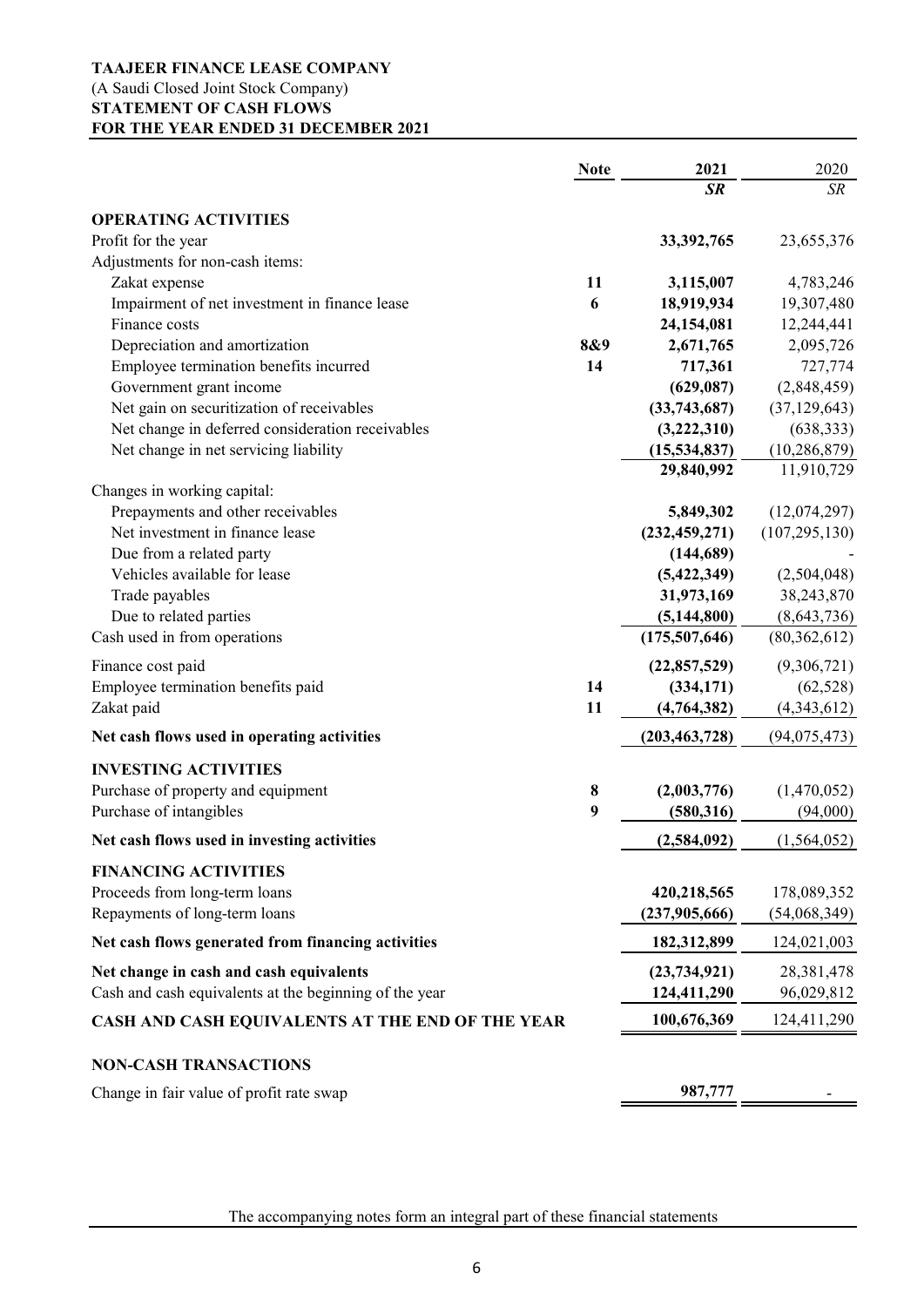# **1 COMPANY INFORMATION**

Taajeer Finance Lease Company (the "Company") is a Saudi Closed Joint Stock Company, registered in the Kingdom of Saudi Arabia under Commercial Registration number 4030289565 issued on 17 Sha'ban 1437H (corresponding to 24 May 2016).

The Company's head office is based in Jeddah. The principal activity of the Company is to engage in the following business activities in the Kingdom of Saudi Arabia:

a) Small and Medium Enterprises (SME) Financing

- b) Finance leasing
- c) Consumer Finance Murabaha

On 29 Safar 1438H (corresponding to 29 November 2016), the Company received a license from the Saudi Central Bank (SAMA) to undertake both finance leasing and small and medium enterprises (SME) financing in the Kingdom of Saudi Arabia under license number 46/AU/201611.

On 13 Jumada I 1441H (corresponding to 8 January 2020), the Company obtained the approval from SAMA to add consumer financing murabaha as a new product for individuals.

The Company is a subsidiary of Al Ahdaf Al Mumaizah Company Limited (the "Parent Company"). The ultimate parent of the Company is Taajeer Group ("Ultimate Parent"). Saudi shareholders own the Company, the Parent and the Ultimate Parent of the Company.

As at 31 December 2021, the Company operates through 6 branches (31 December 2020: 6 branches). The accompanying financial statements include the assets, liabilities and results of the Company and these branches as listed below:

| <b>CR</b> number | Location     |
|------------------|--------------|
| 1010468134       | Riyadh       |
| 4030293321       | Jeddah       |
| 2252067592       | Al Mubarraz  |
| 2050111740       | Dammam       |
| 4031098948       | <b>Mecca</b> |
| 5850070587       | Abha         |

# **2 BASIS OF PREPARATION**

The financial statements of the Company for the year ended 31 December 2021 have been prepared in accordance with International Financial Reporting Standards (IFRSs) as adopted in the Kingdom of Saudi Arabia (KSA), and other standards and pronouncements adopted by the Saudi Organization for Chartered and Professional Accountants ('SOCPA") (referred to as "IFRS as endorsed in KSA"). Details of the Company's significant accounting policies are disclosed in note 25.

The financial statements have been prepared on a historical cost convention using the accrual basis of accounting, except for financial instruments measured at fair value and as indicated otherwise. The financial statements are presented in Saudi Riyals which is also the functional currency of the Company and all values are rounded to the nearest Riyal (SR), except when otherwise indicated.

# **3 SIGNIFICANT ACCOUNTING JUDGEMENTS, ESTIMATES AND ASSUMPTIONS**

The preparation of the Company's financial statements requires management to make judgements, estimates and assumptions that affect the reported amounts of revenues, expenses, assets and liabilities, and the accompanying disclosures, and the disclosure of contingent liabilities. Uncertainty about these assumptions and estimates could result in outcomes that require a material adjustment to the carrying amount of assets or liabilities affected in future periods.

Other disclosures relating to the Company's exposure to risk and uncertainties' includes:

| $\sim$ | Impact of COVID - 19 disclosures      | Note 26 |
|--------|---------------------------------------|---------|
| $\sim$ | Financial instruments risk management | Note 24 |
| $\sim$ | Sensitivity analysis disclosures      | Note 14 |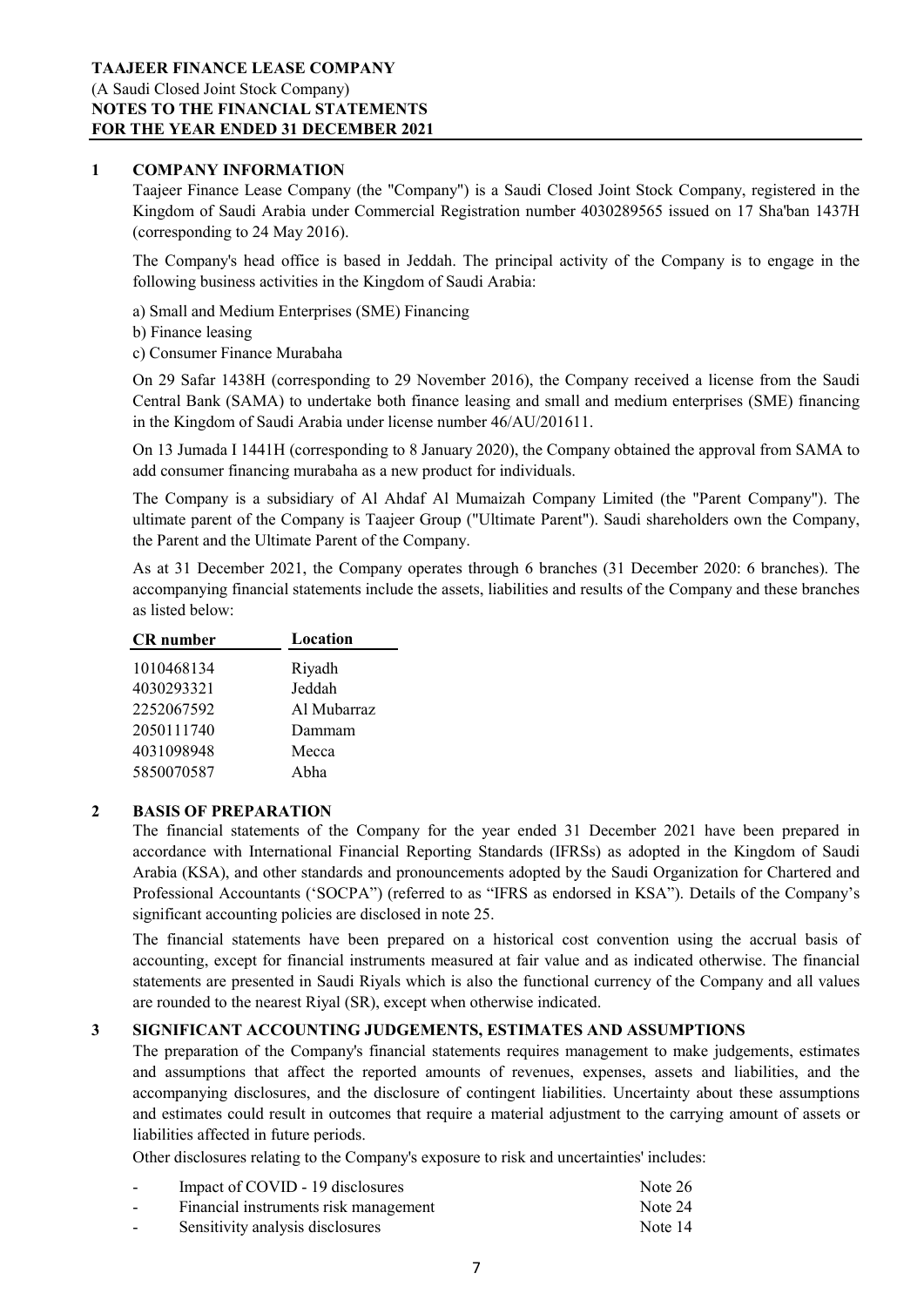# **3 SIGNIFICANT ACCOUNTING JUDGEMENTS, ESTIMATES AND ASSUMPTIONS (continued)**

# **3.1 Judgements**

In the process of applying the Company's accounting policies, management has made the following judgements, which have the most significant effect on the amounts recognized in the financial statements.

# *Derecognition of securitized receivables*

As explained in note 6, management exercises professional judgment in determining whether the purchase and agency agreement transfers substantially all the risks and rewards of ownership of securitized lease receivables to the bank and whether the Company lost control on such receivables to determine whether such receivables should be derecognized accordingly.

# *Going Concern*

The Company's management has made an assessment of the Company's ability to continue as a going concern and is satisfied that the Company has the resources to continue in business for the foreseeable future. Furthermore, the management is not aware of any material uncertainties that may cast significant doubt on the Company's ability to continue as a going concern. Therefore, the financial statements have been prepared on a going concern basis.

# **3.2 Estimates and assumptions**

The key assumptions concerning the future and other key sources of estimation uncertainty at the reporting date, that have a significant risk of causing a material adjustment to the carrying amounts of assets and liabilities within the next financial year, are described below. The Company based its assumptions and estimates on parameters available when the financial statements were prepared. Existing circumstances and assumptions about future developments, however, may change due to market changes or circumstances arising that are beyond the control of the Company. Such changes are reflected in the assumptions when they occur.

# *Fair value measurement of financial instruments*

When the fair values of financial assets and financial liabilities recorded in the statement of financial position cannot be measured based on quoted prices in active markets, their fair value is measured using valuation techniques including the discounted cash flow (DCF) model. The inputs to these models are taken from observable markets where possible, but where this is not feasible, a degree of judgement is required in establishing fair values. Judgements include considerations of inputs such as prepayment risk, liquidity risk, credit risk and volatility.

# *Determination of net servicing liability*

As explained in note 6, under the purchase and agency agreements, the Company has been appointed by the banks to service the receivables purchased by the banks. Assumptions used to calculate the servicing liability are based on estimates of costs to be incurred by the Company over the life of the purchase and agency agreements.

# *Uncertain zakat positions*

The Company's current zakat payable relates to management's assessment of the amount of zakat payable on open zakat positions where the liabilities remain to be agreed with the Zakat, Tax and Customs Authority (ZATCA). Due to the uncertainty associated with such zakat items, it is possible that, on finalization of open zakat assessments at a future date, the final outcome may differ significantly. Note 11 describes the status of zakat and tax assessments.

# *Determination of net deferred consideration receivable*

As also explained in note 6**,** in order to calculate the net deferred consideration receivable under the purchase and agency agreement, the Company uses assumptions to calculate the allowance for delinquent receivables and discounts for premature terminations of contracts based on historical trends which are updated periodically (at least once in a year or more frequently when needed) based on a change in circumstances which indicate that the historical rates may not be appropriate.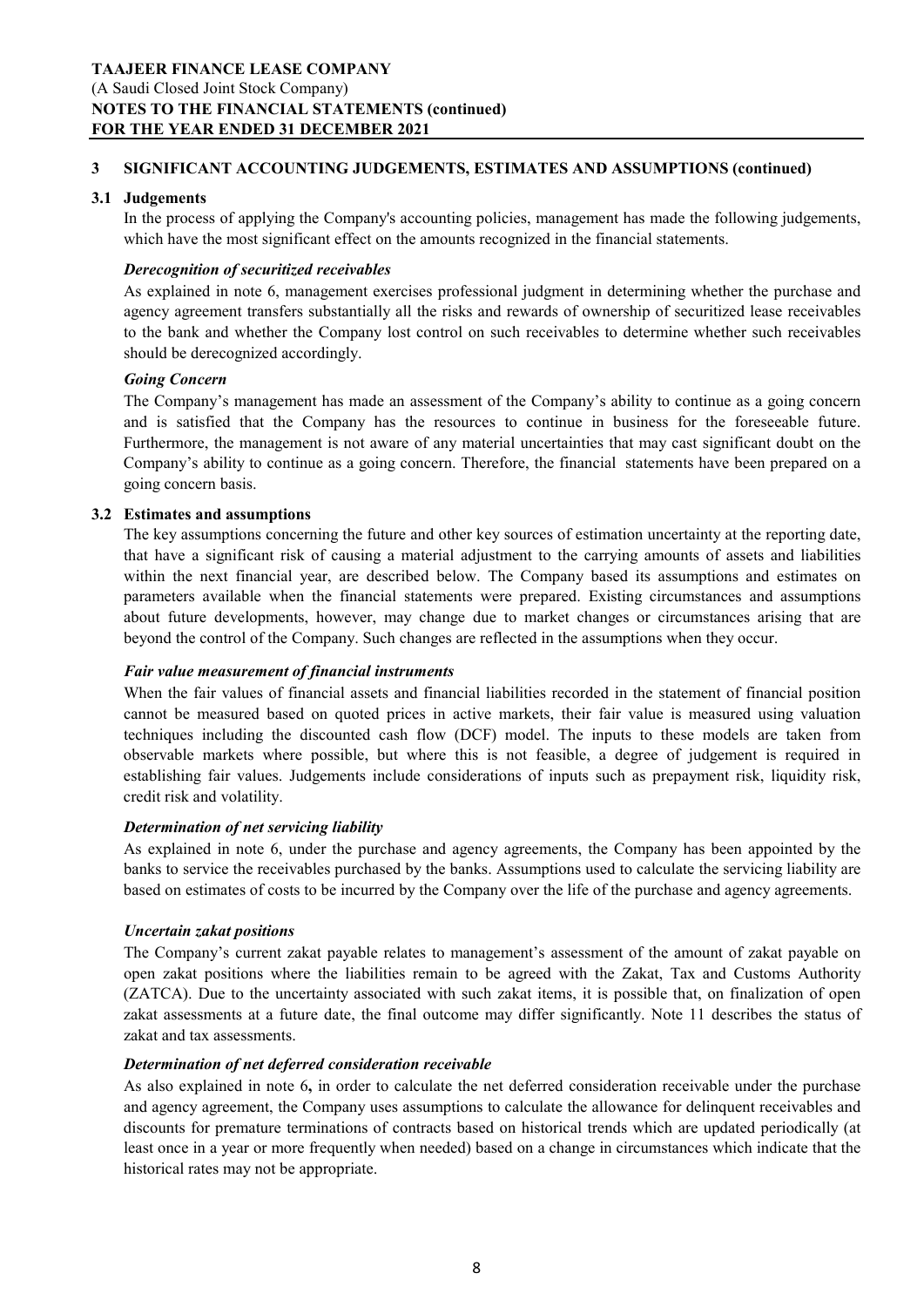# **3 SIGNIFICANT ACCOUNTING JUDGEMENTS, ESTIMATES AND ASSUMPTIONS (continued)**

# **3.2 Estimates and assumptions (continued)**

# *Impairment of lease receivables*

In the preparation of the financial statements management has made certain additional assumptions in the measurement of Expected Credit Loss (ECL). However, in view of the current uncertainty, any future change in the assumptions and key estimates could result in outcomes that could require a material adjustment to the carrying amount of the asset or liability affected in the future periods. As the situation is rapidly evolving with future uncertainties, management will continue to assess the impact based on prospective developments (refer to note 25).

The measurement of impairment losses requires judgement, in particular, the estimation of the amount and timing of future cash flows and collateral values when determining impairment losses and the assessment of a significant increase in credit risk. These estimates are driven by a number of factors, changes in which can result in different levels of allowances.

The Company's Expected Credit Loss (ECL) calculation is an output of a complex model with a number of underlying assumptions regarding the choice of variable inputs and their interdependencies.

- The Company's internal credit grading model, which assigns Probabilities of Default (PDs) to the individual pool of receivables;
- The Company's criteria for assessing if there has been a significant increase in credit risk and so allowances for financial assets should be measured on a Lifetime Expected Credit Loss (LTECL) basis and the qualitative assessment;
- The segmentation of financial assets when their ECL is assessed on a collective basis;
- Determination of associations between macroeconomic scenarios and, economic inputs, such as unemployment levels, GDP and the effect on PDs; and
- Selection of forward-looking macroeconomic scenarios and their probability weightings, to derive the economic inputs into the ECL model.

# *Assumptions used in calculating ECL for the year ended December 31, 2021*

During the year ended December 31, 2021, management has changed some assumptions for calculation ECL as compared to last year which are as follows :

| <b>Assumption</b>              | 2021                                   | 2020           |
|--------------------------------|----------------------------------------|----------------|
| Asset to be used in collateral | Fair value of the asset                | Finance amount |
| Salvage Value                  | As per new matrix estimated by the Nil |                |
|                                | management                             |                |

# **4 CHANGES TO THE COMPANY'S ACCOUNTING POLICIES**

The accounting policies and methods of computation adopted in the preparation of the financial statements for the year ended 31 December 2021 are consistent with those followed in the preparation of the Company's financial statements for the year ended 31 December 2020, except for the adoption of new standards effective as of 1 January 2021. The Company has not early adopted any standard, interpretation or amendment that has been issued but is not yet effective.

The Company applies, for the first time, certain standards and amendments, the nature and effect of these changes are disclosed below.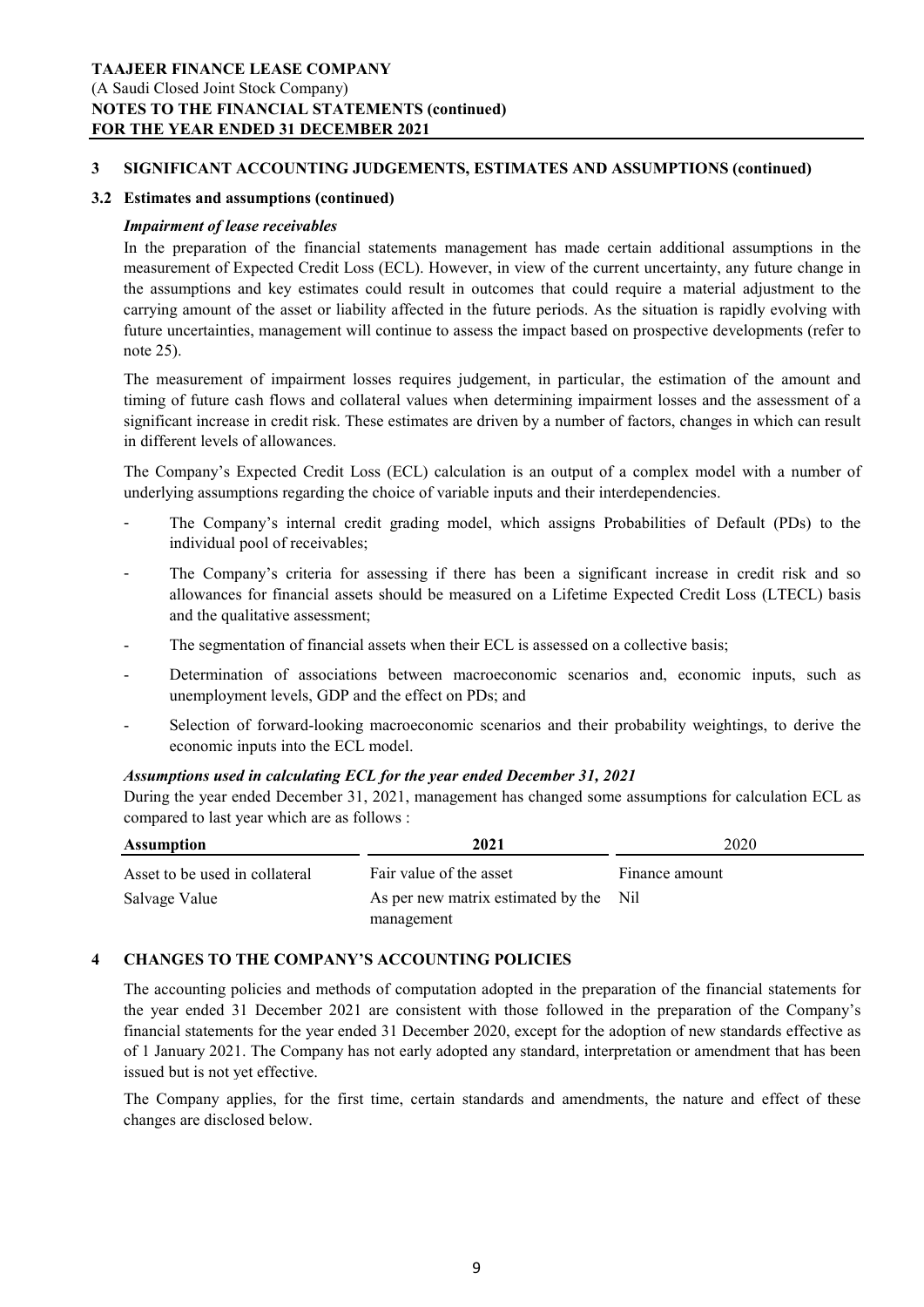# **4 CHANGES TO THE COMPANY'S ACCOUNTING POLICIES (continued)**

# **4.1 Interest Rate Benchmark Reform – Phase 2: Amendments to IFRS 9, IAS 39, IFRS 7, IFRS 4 and IFRS 16**

The amendments provide temporary reliefs which address the financial reporting effects when an interbank offered rate (IBOR) is replaced with an alternative nearly risk-free interest rate (RFR). The amendments include the following practical expedients:

- A practical expedient to require contractual changes, or changes to cash flows that are directly requiredby the reform, to be treated as changes to a floating interest rate, equivalent to a movement in a market rate of interest
- Permit changes required by IBOR reform to be made to hedge designations and hedge documentation without the hedging relationship being discontinued
- Provide temporary relief to entities from having to meet the separately identifiable requirement when an RFR instrument is designated as a hedge of a risk component

These amendments had no impact on the financial statements of the Company. The Company intends to use the practical expedients in future periods if they become applicable.

## **4.2 Covid-19-Related Rent Concessions beyond 30 June 2021 Amendments to IFRS 16**

On 28 May 2020, the IASB issued Covid-19-Related Rent Concessions - amendment to IFRS 16 Leases The amendments provide relief to lessees from applying IFRS 16 guidance on lease modification accounting for rent concessions arising as a direct consequence of the Covid-19 pandemic. As a practical expedient, a lessee may elect not to assess whether a Covid-19 related rent concession from a lessor is a lease modification. A lessee that makes this election accounts for any change in lease payments resulting from the Covid-19 related rent concession the same way it would account for the change under IFRS 16, if the change was not a lease modification.

The amendment was intended to apply until 30 June 2021, but as the impact of the Covid-19 pandemic is continuing, on 31 March 2021, the IASB extended the period of application of the practical expedient to 30 June 2022. The amendment applies to annual reporting periods beginning on or after 1 April 2021.

This amendment had no impact on the financial statements of the Company. The Company intends to use the practical expedient in the future if it becomes applicable.

# **5 PREPAYMENTS AND OTHER RECEIVABLES**

|                                      | 31 December | 31 December |
|--------------------------------------|-------------|-------------|
|                                      | 2021        | 2020        |
|                                      | SR          | SR          |
| Prepaid expenses                     | 14,921,711  | 11,595,490  |
| Receivables against insurance claims |             | 2,972,106   |
| Advance payment against VAT          | 50,000      | 1,223,116   |
| Advances to suppliers                | 1,697,508   | 6,417,159   |
| Advances to employees                | 209,134     | 91,086      |
| Others                               | 1,312,470   | 1,741,168   |
|                                      | 18,190,823  | 24,040,125  |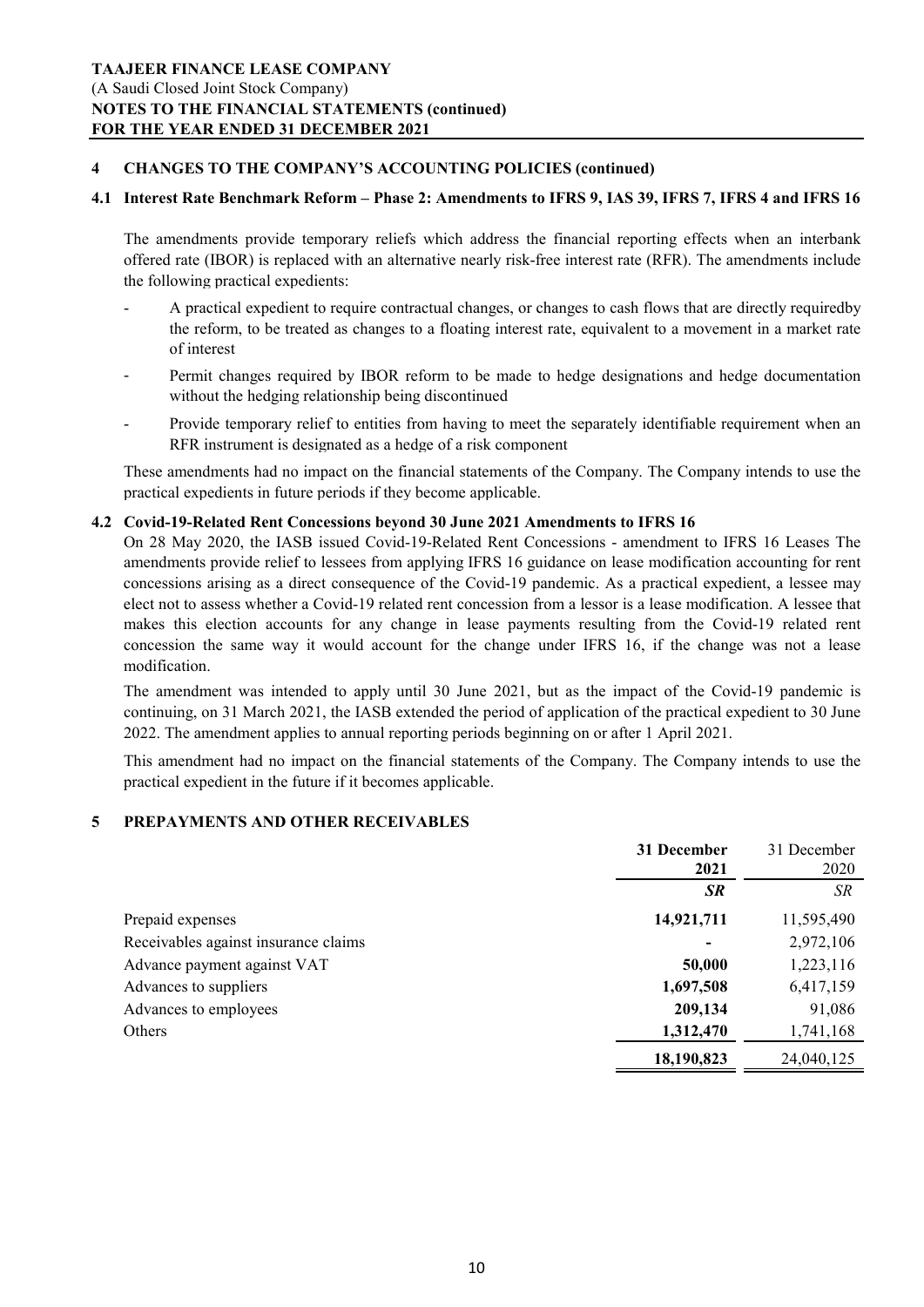# **TAAJEER FINANCE LEASE COMPANY** (A Saudi Closed Joint Stock Company) **NOTES TO THE FINANCIAL STATEMENTS (continued) FOR THE YEAR ENDED 31 DECEMBER 2021**

# **6 NET INVESTMENT IN FINANCE LEASE**

|                                                      | 31 December<br>2021 | 31 December<br>2020 |
|------------------------------------------------------|---------------------|---------------------|
|                                                      | <b>SR</b>           | <b>SR</b>           |
| Gross investment in finance lease                    | 1,136,903,260       | 812,086,492         |
| Less: unearned finance income                        | (287, 463, 510)     | (223, 354, 633)     |
|                                                      | 849,439,750         | 588,731,859         |
| Less: allowance for expected credit losses           | (48,960,545)        | (36,851,929)        |
| Net investment in finance lease                      | 800,479,205         | 551,879,930         |
| 6.1 Movement in allowance for expected credit losses |                     |                     |
|                                                      | 2021                | 2020                |
|                                                      | <b>SR</b>           | <b>SR</b>           |
| At the beginning of the year                         | 36,851,929          | 29,250,362          |
| Write offs                                           | (5,952,566)         | (9, 543, 287)       |
| Allowance related to derecognized receivables        | (858, 752)          | (2,162,626)         |
| Provided during the year                             | 18,919,934          | 19,307,480          |
|                                                      | 48,960,545          | 36,851,929          |
| Ageing of gross finance lease receivables<br>6.2     |                     |                     |
|                                                      | 2021                | 2020                |
|                                                      | SR                  | SR                  |
| Not due                                              | 1,093,031,470       | 789,899,386         |
| 1 - 3 months over due                                | 14,693,701          | 11,122,996          |
| 4 - 6 months over due                                | 9,928,296           | 4,877,425           |
| 7 - 12 months over due                               | 12,491,636          | 6,072,763           |
| Over 12 months over due                              | 6,758,157           | 113,922             |
|                                                      | 1,136,903,260       | 812,086,492         |

# **6.3 Portfolio analysis**

The Company finances the sale of assets to its customers through Ijarah and Murabaha. Under Ijarah, the legal ownership of the financed asset is retained by the Company while under Murabaha legal ownership is transferred to the customer. The net investment portfolio of the Company as of 31 December is as follows:

|                    |                             | 31 December 2021                  |                                                 |                           |  |
|--------------------|-----------------------------|-----------------------------------|-------------------------------------------------|---------------------------|--|
|                    | <b>Gross</b><br>investment  | <b>Unearned</b><br>finance income | <b>Allowance</b> for<br>expected credit<br>loss | Net investment            |  |
|                    | <b>SR</b>                   | <b>SR</b>                         | <b>SR</b>                                       | <b>SR</b>                 |  |
| Ijarah<br>Murabaha | 1,105,461,829<br>31,441,431 | (282, 967, 477)<br>(4, 496, 033)  | (44, 741, 386)<br>(4,219,159)                   | 777,752,966<br>22,726,239 |  |
|                    | 1,136,903,260               | (287, 463, 510)                   | (48,960,545)                                    | 800,479,205               |  |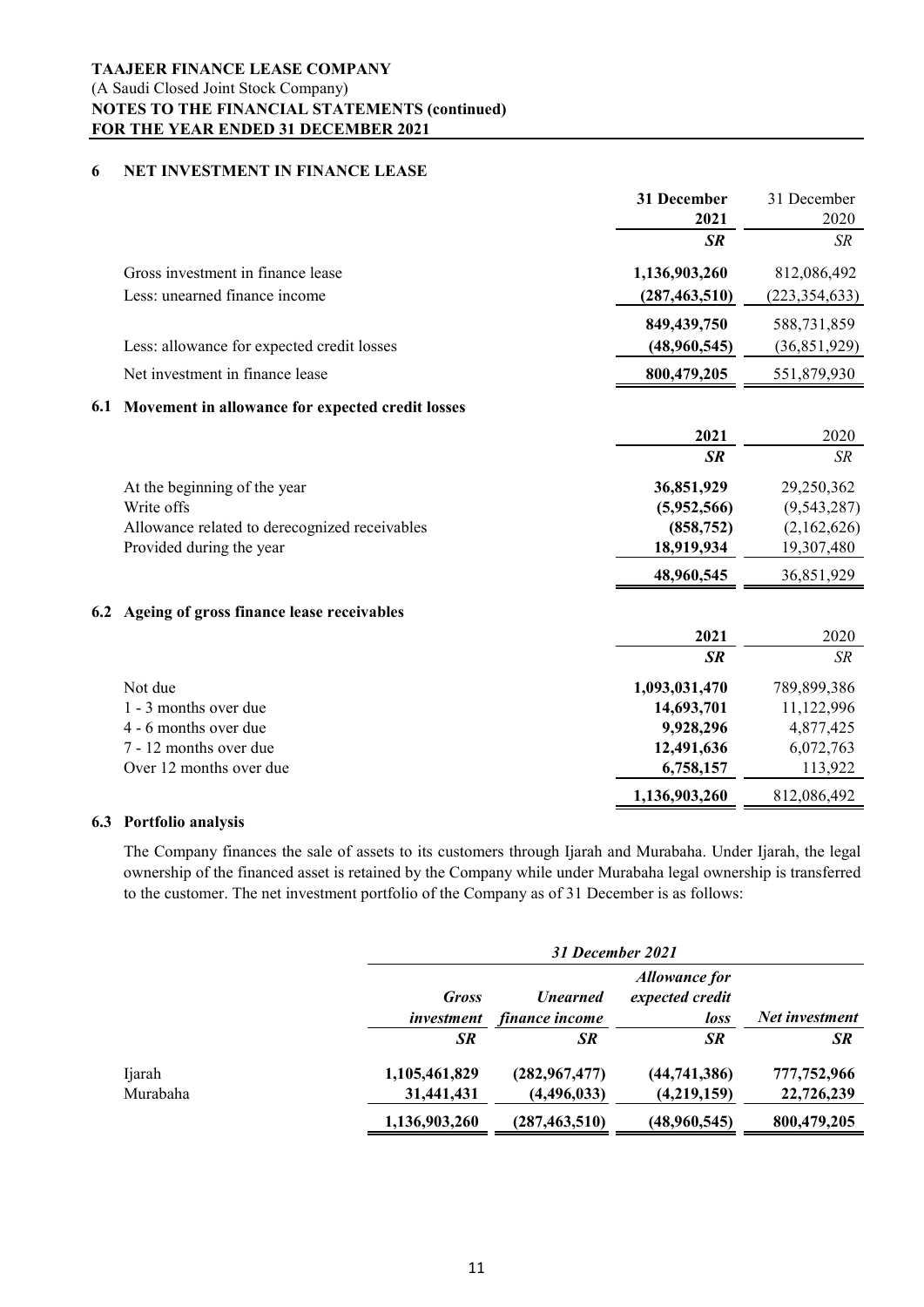# **TAAJEER FINANCE LEASE COMPANY** (A Saudi Closed Joint Stock Company) **NOTES TO THE FINANCIAL STATEMENTS (continued) FOR THE YEAR ENDED 31 DECEMBER 2021**

# **6 NET INVESTMENT IN FINANCE LEASE (continued)**

# **6.3 Portfolio analysis (continued)**

|                    |                           | 31 December 2020                  |                                          |                           |  |
|--------------------|---------------------------|-----------------------------------|------------------------------------------|---------------------------|--|
|                    | Gross<br>investment       | <i>Unearned</i><br>finance income | Allowance for<br>expected credit<br>loss | Net investment            |  |
|                    | SR                        | SR.                               | SR                                       | SR                        |  |
| Ijarah<br>Murabaha | 790,850,088<br>21,236,404 | (220, 391, 383)<br>(2,963,250)    | (36,376,923)<br>(475,006)                | 534,081,782<br>17,798,148 |  |
|                    | 812,086,492               | (223, 354, 633)                   | (36, 851, 929)                           | 551,879,930               |  |

# **6.4 Maturity analysis of net investment in finance lease is as follows:**

|                                   | 31 December 2021 |                  |                |                 |
|-----------------------------------|------------------|------------------|----------------|-----------------|
|                                   |                  | Non-current      |                |                 |
|                                   | Within 1 year    | $1$ to 3 years   | Over $3$ year  | <b>Total</b>    |
|                                   | <b>SR</b>        | <b>SR</b>        | <b>SR</b>      | <b>SR</b>       |
| Gross investment in finance lease | 425,509,974      | 366,034,855      | 345, 358, 431  | 1,136,903,260   |
| Less: unearned finance income     | (111, 700, 108)  | (123, 642, 062)  | (52, 121, 340) | (287, 463, 510) |
| Net investment in finance lease   | 313,809,866      | 242,392,793      | 293,237,091    | 849,439,750     |
|                                   |                  | 31 December 2020 |                |                 |
|                                   |                  | Non-current      |                |                 |
|                                   | Within 1 year    | $1$ to 3 years   | Over 3 year    | Total           |
|                                   | <b>SR</b>        | SR.              | SR             | <b>SR</b>       |
| Gross investment in finance lease | 287,326,903      | 305,286,042      | 219,473,547    | 812,086,492     |
| Less: unearned finance income     | (88,981,980)     | (98, 431, 218)   | (35, 941, 435) | (223, 354, 633) |
| Net investment in finance lease   | 198,344,923      | 206,854,824      | 183,532,112    | 588,731,859     |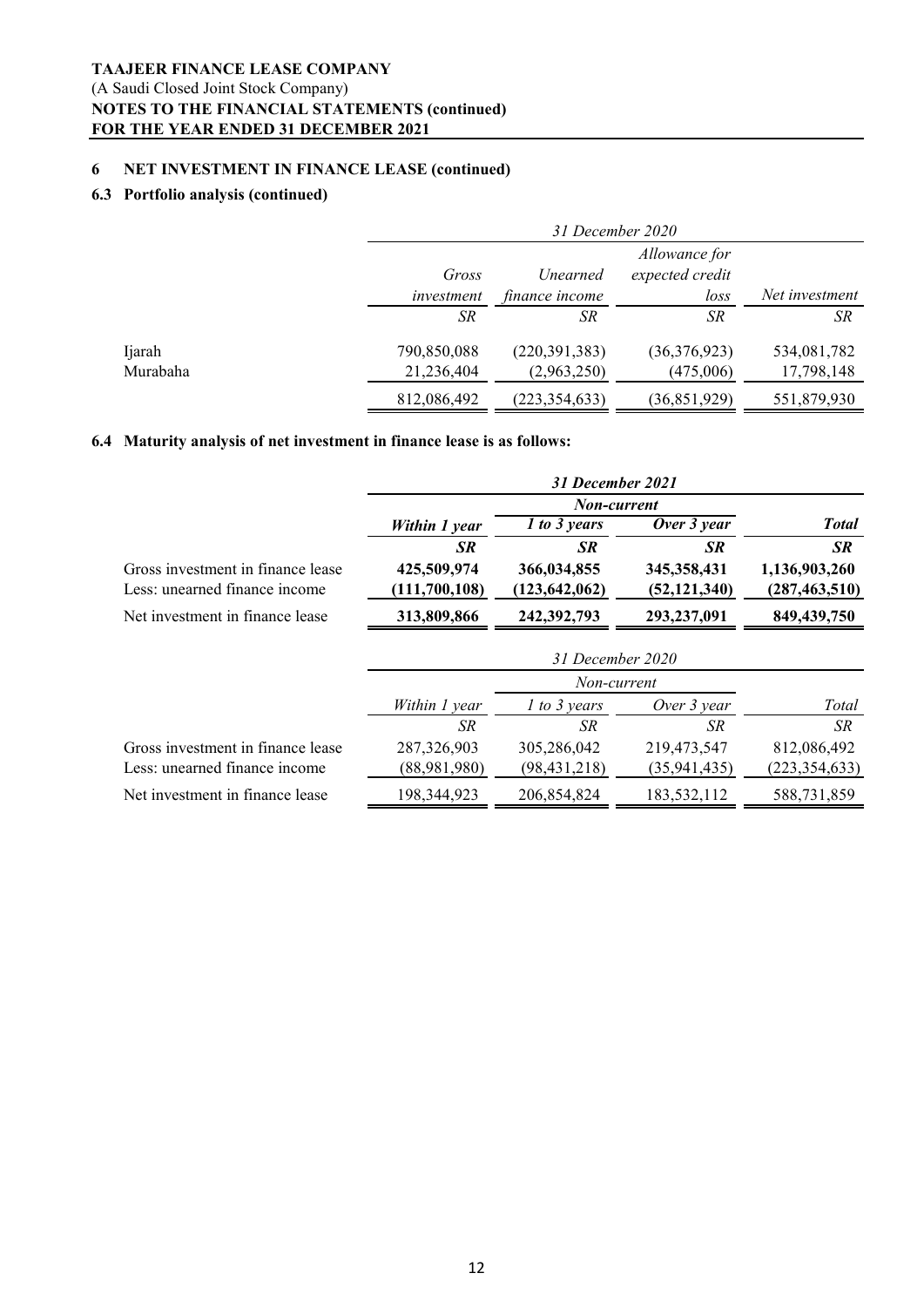# **6 NET INVESTMENT IN FINANCE LEASE (continued)**

# **6.5 Securitized receivables**

The Company has entered into purchase and service agreements (the 'Agreements') with local banks in respect of securitization of certain finance leases (the 'receivables').

Under the terms of the purchase and service agreements, the Company first sells the eligible receivables to banks and then manages them on behalf of the banks as an agent for a monthly fee as per the terms of the Agreements.

During the year ended 31 December 2021, the Company sold SR 140.9 million (2020: SR 153.48 million) of its net receivables and the total amount received from the banks in respect of such sale was SR 187.8 million (2020: SR 206.25 million). Upon sale, the Company derecognises the receivables from its books and recognises the difference as either gain or loss on derecognition of receivables.

- a) The agreements are supported by a "cash flow statement" which stipulates the principal amount and the monthly receivables falling due. Under the terms of the agreements, the Company, in the capacity of an agent, settles to the bank a monthly amount based on the cash flow statement. The amount of the next month's repayment is recognized as a liability and included in 'payable under purchase and agency agreement' (see note 10).
- b) A reserve is maintained, which is to be distributed at the end of the term of the agreement after deducting the actual defaults and discounts due to premature terminations. The balance in the reserve account after deducting the actual defaults and discounts shall be retained by the Company as deferred consideration on sale of receivables. Any shortfall in the reserve account is to be borne by the Bank.

During the year ended 31 December 2021, the Company recognized a net gain amounting to SR 33.7 million (2020: SR 37.1 million) on derecognition of receivables sold to the banks under the Agreement.

The present value of deferred consideration receivable is calculated by deducting the present value of expected defaults and discounts to be incurred over the life of the agreement from the present value of reserve amount to be received per the cash flow statement. This represents the net deferred consideration receivable by the Company under the Agreements calculated as follows:

|                                                    | 31 December | 31 December |
|----------------------------------------------------|-------------|-------------|
|                                                    | 2021        | 2020        |
|                                                    | <b>SR</b>   | SR          |
| Present value of deferred consideration receivable | 55,999,911  | 39,591,683  |
| Less: allowance for expected defaults              | (9,929,558) | (9,221,991) |
| Net deferred consideration receivable              | 46,070,353  | 30,369,692  |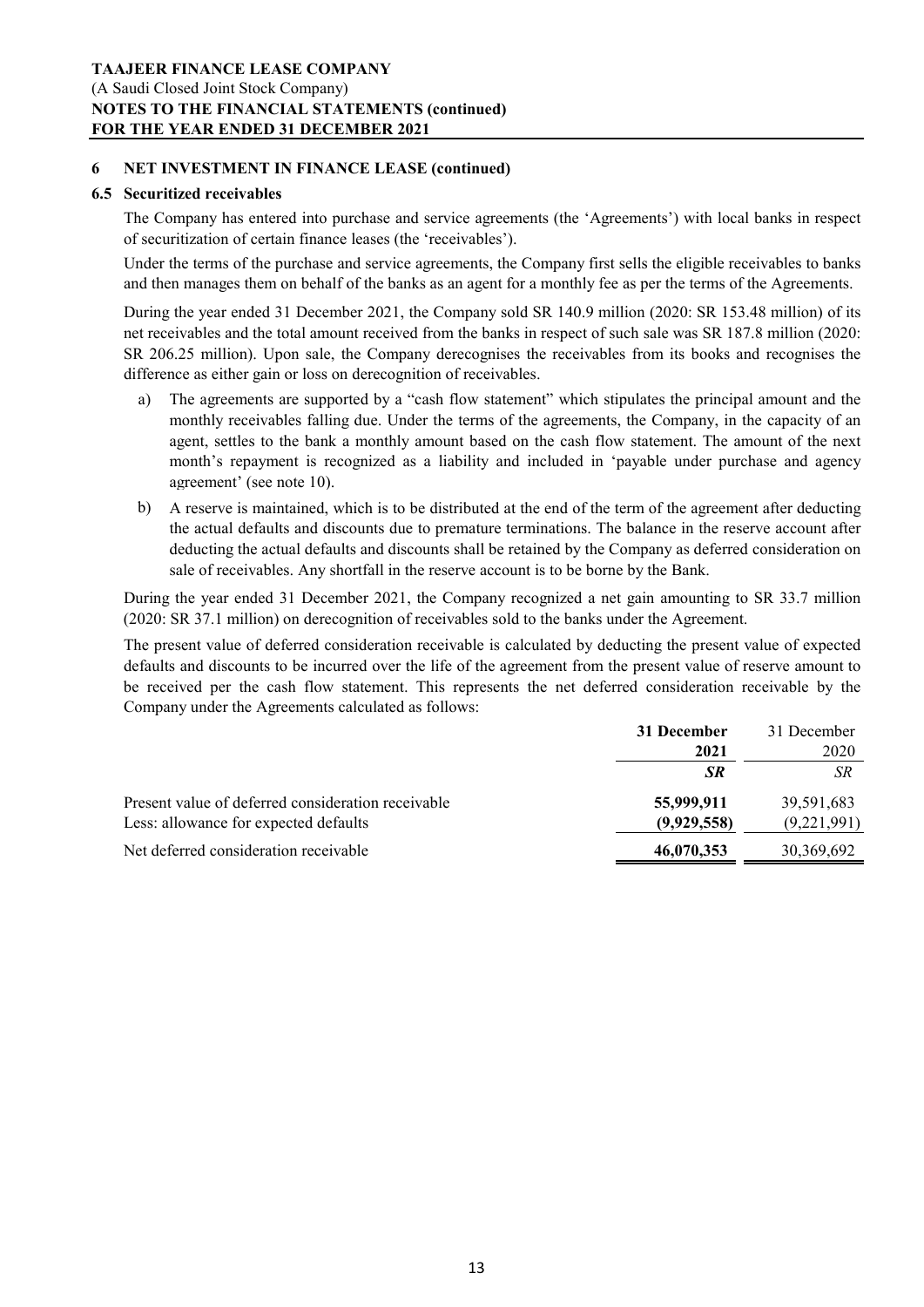# **TAAJEER FINANCE LEASE COMPANY** (A Saudi Closed Joint Stock Company) **NOTES TO THE FINANCIAL STATEMENTS (continued) FOR THE YEAR ENDED 31 DECEMBER 2021**

## **6 NET INVESTMENT IN FINANCE LEASE (continued)**

## **6.5 Securitized receivables (continued)**

The Company's net servicing assets and related liabilities are calculated separately for each agreement by calculating the present value of servicing assets, as per the terms of the agreement and by estimating the present value of servicing liability and related provisions. The net amount is classified as a net servicing asset or a net servicing liability on the statement of financial position. This has been presented as follows:

|                                            | 31 December  | 31 December    |
|--------------------------------------------|--------------|----------------|
|                                            | 2021         | 2020           |
|                                            | SR           | SR.            |
| Present value of servicing asset           | 18,960,513   | 14,789,769     |
| Less: Present value of servicing liability | (35,899,294) | (33, 468, 785) |
| Net servicing liability                    | (16,938,781) | (18,679,016)   |

The present value of net deferred consideration receivable and the present value of net servicing liability is calculated by using a discount rate ranging from 4.84% to 7.58% (2020: 4.95% to 7.58%).

## **7 INVESTMENT DESIGNATED AT FVTOCI**

It represents the capital contribution in the Saudi Finance Leasing Contract Registry Company "SIJIL" established under article 12 of the implementation regulations of the finance companies control law. It requires all finance companies operating in the Kingdom of Saudi Arabia to establish a joint stock company, after the approval of SAMA, for the purpose of establishing a database of finance lease contracts and enabling secure access to the data in the contracts register. The Company can only sell this investment with prior approval of SAMA.

The Company subscribed 2.38% of paid up capital amounting to SR 892,850 on 14 December 2017 (corresponding to 26 Rabi I 1439H). The management believe that the cost approximate the fair value.

The fair value of the investment is classified under level 3 of the fair value hierarchy.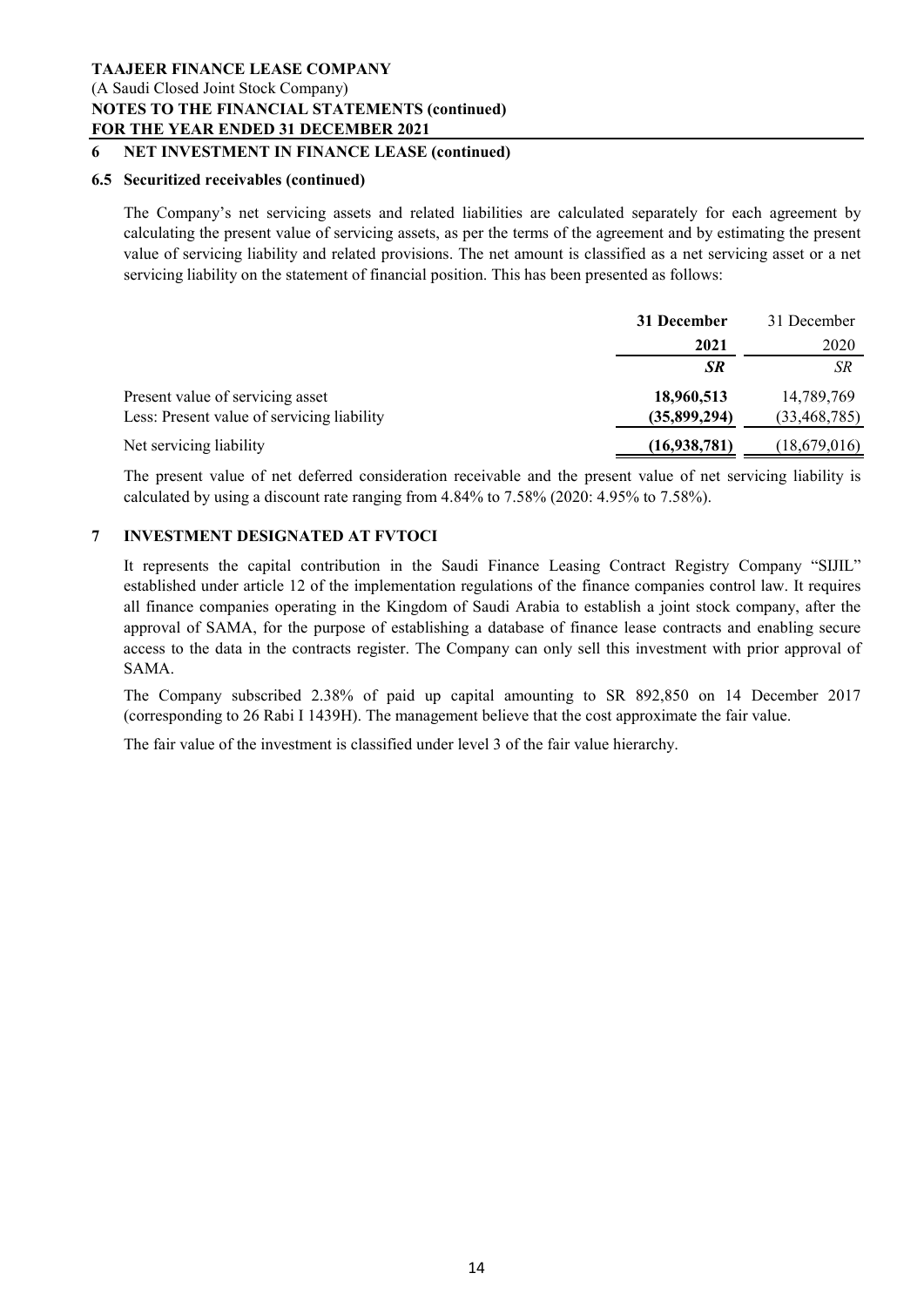# **TAAJEER FINANCE LEASE COMPANY**

(A Saudi Closed Joint Stock Company)

# **NOTES TO THE FINANCIAL STATEMENTS (continued) FOR THE YEAR ENDED 31 DECEMBER 2021**

# **8 PROPERTY AND EQUIPMENT**

| <b>Leasehold</b> | <b>Furniture &amp;</b>                                                  | <b>Computer</b>                 | <b>Office</b>                     | <b>Total</b>                     |
|------------------|-------------------------------------------------------------------------|---------------------------------|-----------------------------------|----------------------------------|
|                  |                                                                         |                                 |                                   | <b>SR</b>                        |
|                  |                                                                         |                                 |                                   |                                  |
|                  |                                                                         |                                 |                                   |                                  |
| 1,094,938        | 857,361                                                                 | 3,174,798                       | 253,644                           | 5,380,741                        |
| 17,683           | 93,554                                                                  | 1,073,090                       | 285,725                           | 1,470,052                        |
| 1,112,621        | 950,915                                                                 | 4,247,888                       | 539,369                           | 6,850,793                        |
| 213,203          | 63,741                                                                  | 1,627,427                       | 99,405                            | 2,003,776                        |
|                  |                                                                         |                                 |                                   |                                  |
| 1,325,824        | 1,014,656                                                               | 5,875,315                       | 638,774                           | 8,854,569                        |
|                  |                                                                         |                                 |                                   |                                  |
|                  |                                                                         |                                 |                                   |                                  |
|                  |                                                                         |                                 |                                   | 1,488,991                        |
| 271,963          | 92,525                                                                  | 758,384                         | 72,493                            | 1,195,365                        |
| 701,280          | 270,282                                                                 | 1,582,017                       | 130,777                           | 2,684,356                        |
| 245,640          | 98,988                                                                  | 1,212,869                       | 79,119                            | 1,636,616                        |
|                  |                                                                         |                                 |                                   |                                  |
| 946,920          | 369,270                                                                 | 2,794,886                       | 209,896                           | 4,320,972                        |
|                  |                                                                         |                                 |                                   |                                  |
| 378,904          | 645,386                                                                 | 3,080,429                       | 428,878                           | 4,533,597                        |
| 411,341          | 680,633                                                                 | 2,665,871                       | 408,592                           | 4,166,437                        |
|                  | improvement<br><b>SR</b><br><b>Accumulated depreciation:</b><br>429,317 | fixture<br><b>SR</b><br>177,757 | equipment<br><b>SR</b><br>823,633 | equipment<br><b>SR</b><br>58,284 |

# **9 INTANGIBLES**

|                                  | 2021      | 2020      |
|----------------------------------|-----------|-----------|
|                                  | <b>SR</b> | SR        |
| Cost:                            |           |           |
| At 1 January                     | 6,380,864 | 6,286,864 |
| Additions                        | 580,316   | 94,000    |
| At 31 December                   | 6,961,180 | 6,380,864 |
| <b>Accumulated amortization:</b> |           |           |
| At 1 January                     | 3,305,874 | 2,405,513 |
| Charge for the year              | 1,035,149 | 900,361   |
| At 31 December                   | 4,341,023 | 3,305,874 |
| Net book value                   | 2,620,157 | 3,074,990 |
|                                  |           |           |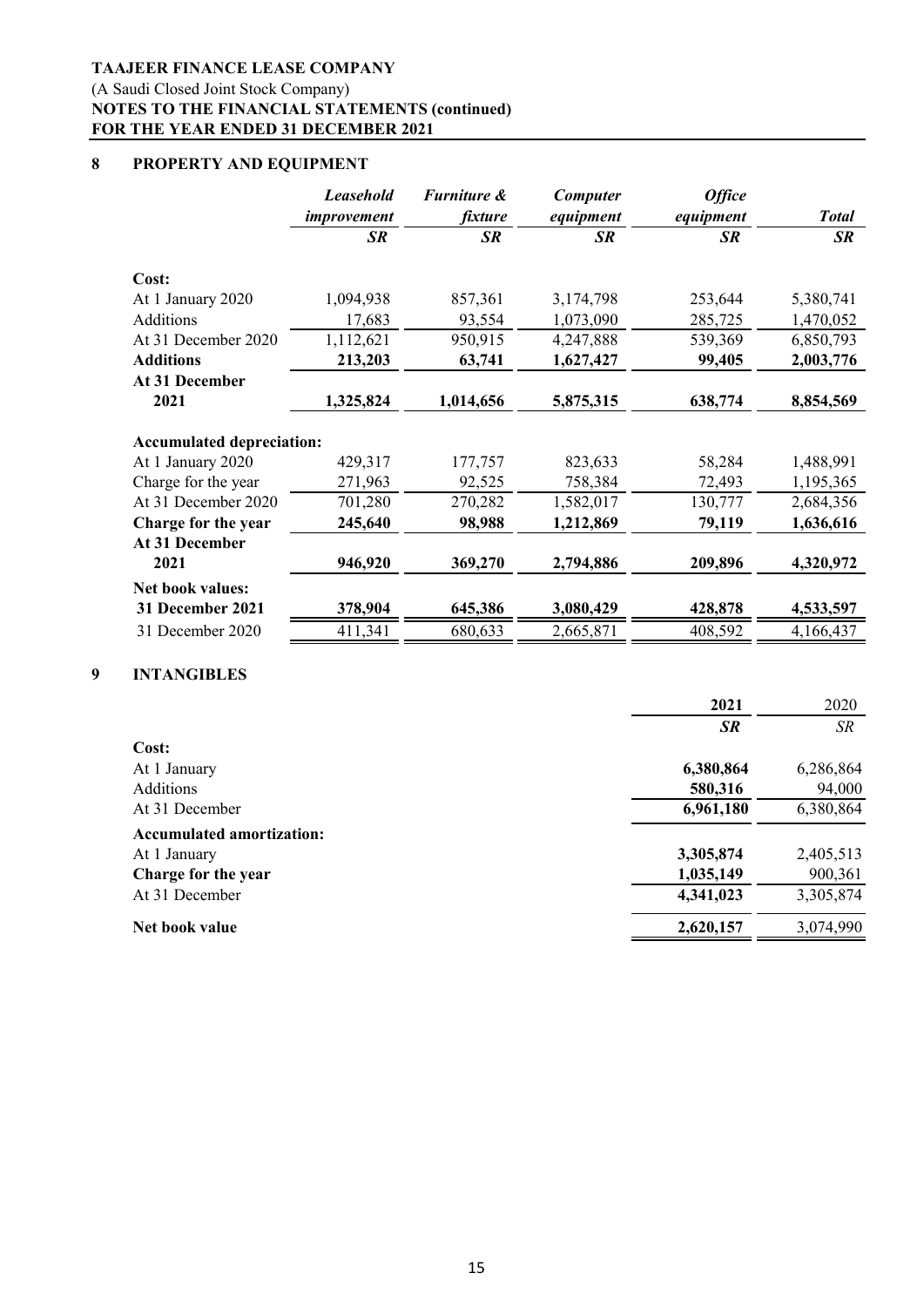#### **10 TRADE PAYABLES**

|                                                      | 31 December | 31 December |
|------------------------------------------------------|-------------|-------------|
|                                                      | 2021        | 2020        |
|                                                      | <b>SR</b>   | SR          |
| Payables to suppliers of vehicles                    | 65,938,291  | 66,336,484  |
| Payable under purchase and agency agreement (Note 6) | 76,832,531  | 48,294,455  |
| Accrued expenses                                     | 8,490,026   | 8,497,045   |
| Advance from customers                               | 7,773,787   | 4,832,335   |
| Other payables                                       | 8,651,330   | 6,502,550   |
|                                                      | 167,685,965 | 134,462,869 |

# **11 ZAKAT PAYABLE**

## **Basis for Zakat:**

The Company is subject to the Regulations of the Zakat, Tax and Customs Authority (ZATCA) in the Kingdom of Saudi Arabia.

Zakat charged to the statement of comprehensive income

|                                                  | 2021        | 2020        |
|--------------------------------------------------|-------------|-------------|
|                                                  | <b>SR</b>   | <b>SR</b>   |
| Current zakat charges                            | 3,115,007   | 4,783,246   |
| The movement in the zakat payable is as follows: |             |             |
|                                                  | 2021        | 2020        |
|                                                  | <b>SR</b>   | <b>SR</b>   |
| At 1 January                                     | 4,652,343   | 4,212,709   |
| Charge for the year                              | 3,115,007   | 4,783,246   |
| Payments                                         | (4,764,382) | (4,343,612) |
| 31 December                                      | 3,002,968   | 4,652,343   |

#### **Status of certificates and assessments:**

In accordance with the final zakat settlement agreement with the Zakat, Tax and Customs Authority (ZATCA), Taajeer Finance has settled the zakat liability agreed and finalized the years up till 2018. The zakat returns of the years 2019 and 2020 were submitted and still under review by ZATCA.

## **12 LONG-TERM LOANS**

The long-term loans comprise the following:

|                                                             | 31 December | 31 December |
|-------------------------------------------------------------|-------------|-------------|
|                                                             | 2021        | 2020        |
|                                                             | <b>SR</b>   | SR          |
| Commercial loans (see note (a) below)                       | 416,934,326 | 276,073,508 |
| Governmental loans (see note (b) below)                     | 52,568,845  | 47,745,851  |
| Loan from other financial institutions (see note (c) below) | 36,000,000  |             |
|                                                             | 505,503,171 | 323,819,359 |

## **a) Commercial loans**

Commercial loans were obtained from local financial institutions to finance working capital requirements. These loans carry commercial profit rate. The loans are guaranteed with corporate guarantees and assignment of net investments in finance lease. Commercial loans as at December 31, 2021 are presented net of long term compensating balance of SR 19,539,999 (December 31, 2020 : nil).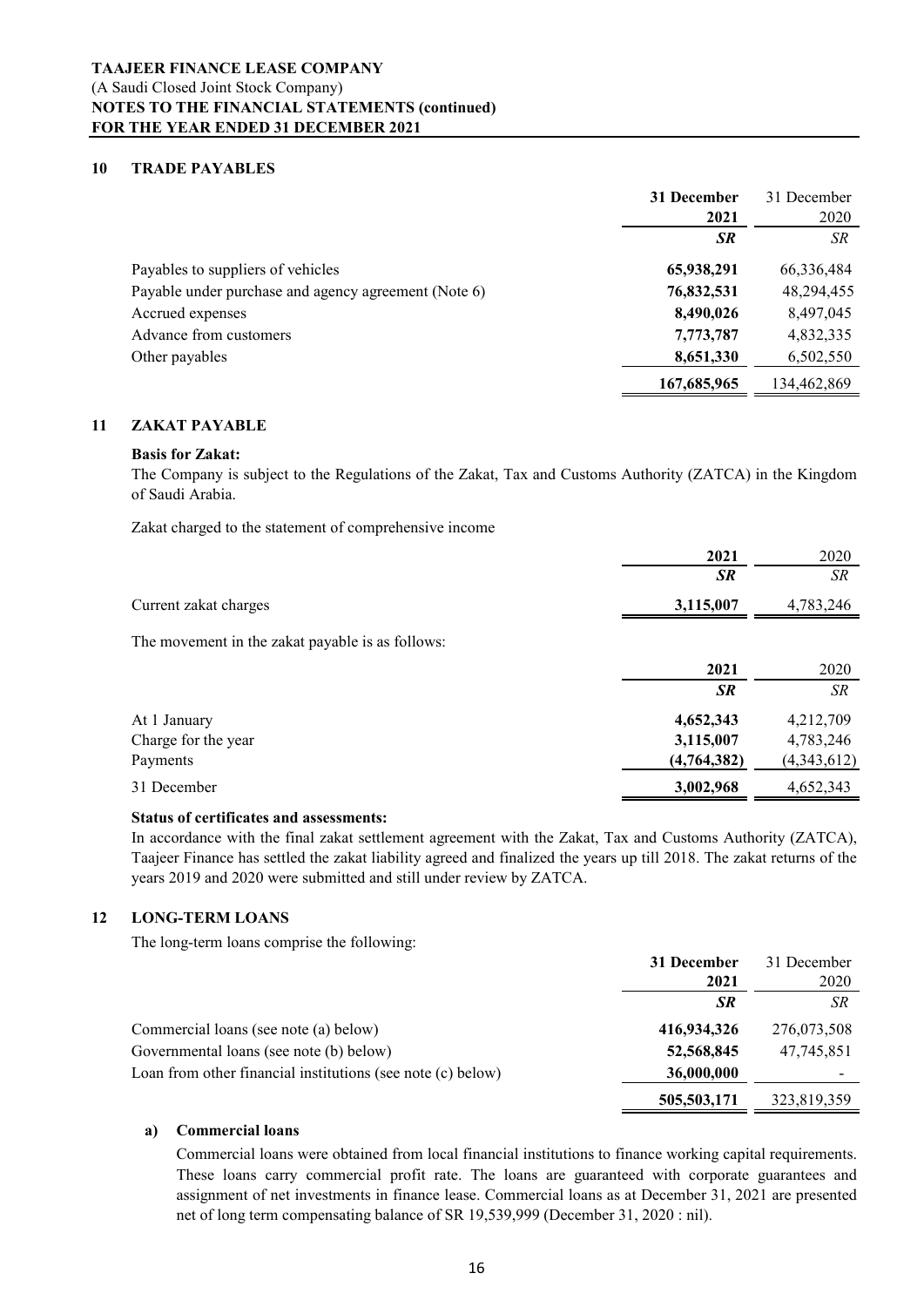## **12 LONG-TERM LOANS (continued)**

#### **b) Governmental loan**

The Company has obtained loans at below-market rate of interest from governmental bodies under a scheme to support small and medium sized entities. The Company recognized the loan initially at its fair value using a discount factor of 5% - 5.14% and recognized an unearned government grant being the difference between the amount received and the fair value of the loan. The Company earns the government grant on its utilization of funds obtained from the governmental bodies to finance small and medium sized entities on a pro-rata basis.

# **c) Loan from other financial institutions**

The Company has obtained loan from other financial institution to finance working capital requirements. The loan is guaranteed with corporate guarantee and assignment of net investments in finance lease.

#### **Profit rate swap contract obligation**

The Company has entered into a profit rate swap contract (the "Contract") with a local banks to manage exposure to profit rate fluctuations for a nominal amount that effectively approximates the amount of long-term loan.

The Company has accounted for the contract as an effective cash flow hedge. Accordingly, the company recorded the decrease in the fair value of the contract through other comprehensive income, and the corresponding liability was recorded in the statement of financial position

## **13 CAPITAL MANAGEMENT**

For the purpose of capital management, capital includes capital, statutory reserve and all other equity reserves attributable to the shareholders of the Company. The primary objective of capital management is to maximise the shareholder value.

The Company manages its capital structure and makes adjustments in light of changes in economic conditions. To maintain or adjust the capital structure, the Company may adjust the dividend payment to shareholders, increase equity financing or debt financing.

## **14 EMPLOYEE TERMINATION BENEFITS**

The movement in the provision for employees' termination benefits, a defined benefit plan, during the year is as follows:

|                                                    | 2021       | 2020      |
|----------------------------------------------------|------------|-----------|
|                                                    | <b>SR</b>  | SR        |
| 1 January                                          | 2,482,879  | 1,559,794 |
| Expense charged to profit or loss                  | 763,986    | 766,066   |
| Actuarial remeasurement charged to OCI             | 56,364     | 219,547   |
| Payments                                           | (334, 171) | (62, 528) |
| 31 December                                        | 2,969,058  | 2,482,879 |
| The expense charged to profit or loss comprise of: |            |           |
|                                                    | 2021       | 2020      |
|                                                    | <b>SR</b>  | <b>SR</b> |
| Current service cost                               | 717,361    | 727,774   |
| Interest cost                                      | 46,625     | 38,292    |
| Cost recognized in profit or loss                  | 763,986    | 766,066   |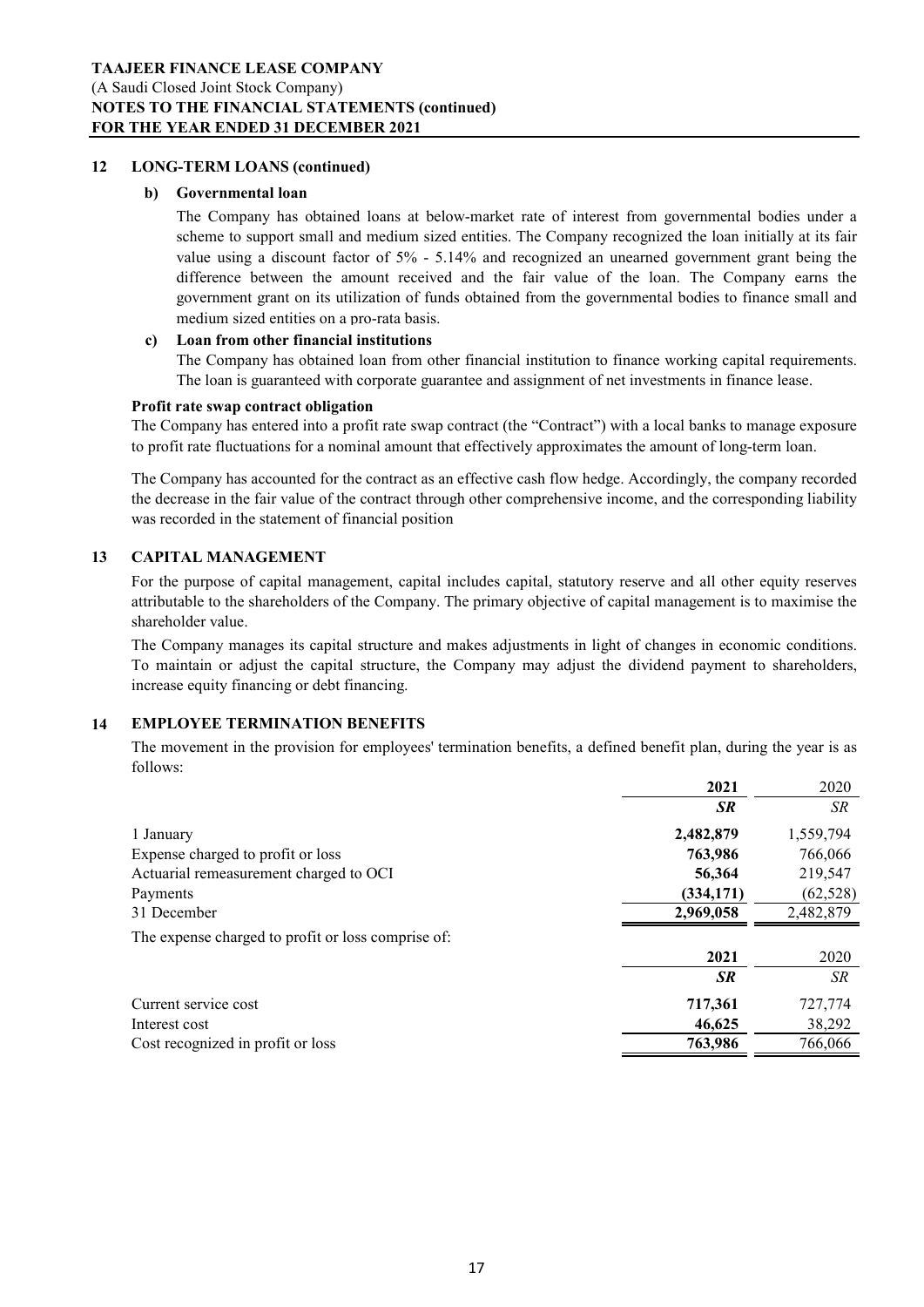#### **14 EMPLOYEE TERMINATION BENEFITS (continued)**

| <b>Significant actuarial assumptions</b> | As at 31 December |          |
|------------------------------------------|-------------------|----------|
|                                          | 2021              | 2020     |
| Discount factor used                     | 2.50%             | $2.00\%$ |
| Salary increase rate                     | $3.00\%$          | $3.00\%$ |
| Rates of employee turnover               | Moderate          | Moderate |

**Sensitivity analysis of key actuarial assumptions are as follows:**

|                    | 2021          |           | 2020          |           |
|--------------------|---------------|-----------|---------------|-----------|
|                    | $\frac{6}{9}$ | <b>SR</b> | $\frac{0}{0}$ | <b>SR</b> |
| Discount rate      |               |           |               |           |
| Increase           | $+1\%$        | 2,808,395 | $+1\%$        | 2,328,703 |
| Decrease           | $-1\%$        | 3,171,948 | $-1\%$        | 2,656,640 |
| Salary growth rate |               |           |               |           |
| Increase           | $+1\%$        | 3,171,043 | $+1\%$        | 2,656,640 |
| Decrease           | $-1\%$        | 2,805,772 | $-1\%$        | 2,328,703 |

# **15 SHARE CAPITAL**

The capital of the Company as at 31 December 2021 comprised 20,000,000 shares stated at SR 10 per share (2020: the same). The shareholders of the Company as at 31 December 2021 and 2020 and their respective shareholding is as follows:

|                                                              | 31 December | 31 December |
|--------------------------------------------------------------|-------------|-------------|
|                                                              | 2021        | 2020        |
|                                                              | <b>SR</b>   | <b>SR</b>   |
|                                                              |             |             |
| Al Ahdaf Al Mumaizah Company Limited                         | 192,000,000 | 192,000,000 |
| Taajeer Gulf Company Limited                                 | 2,000,000   | 2,000,000   |
| Taajeer Global Company Limited                               | 2,000,000   | 2,000,000   |
| Taajeer International Company Limited                        | 2,000,000   | 2,000,000   |
| Taajeer National Company for Auto Maintenance and Integrated |             |             |
| Service Limited                                              | 2,000,000   | 2,000,000   |
|                                                              | 200,000,000 | 200,000,000 |

# **16 FINANCE INCOME**

|                      | 2021       | 2020       |
|----------------------|------------|------------|
|                      | SR         | SR         |
| Income from Ijarah   | 69,149,732 | 46,755,144 |
| Income from Murabaha | 1,359,245  | 38,886     |
|                      | 70,508,977 | 46,794,030 |

It represents income earned on investment in finance lease at the profit rate implicit in the lease determined at the inception of the contract.

# **17 FINANCE COST**

|                                  | 2021       | 2020       |
|----------------------------------|------------|------------|
|                                  | <b>SR</b>  | SR         |
| Interest on borrowings           | 24,107,456 | 12,206,149 |
| Interest on termination benefits | 46,625     | 38,292     |
|                                  | 24,154,081 | 12.244.441 |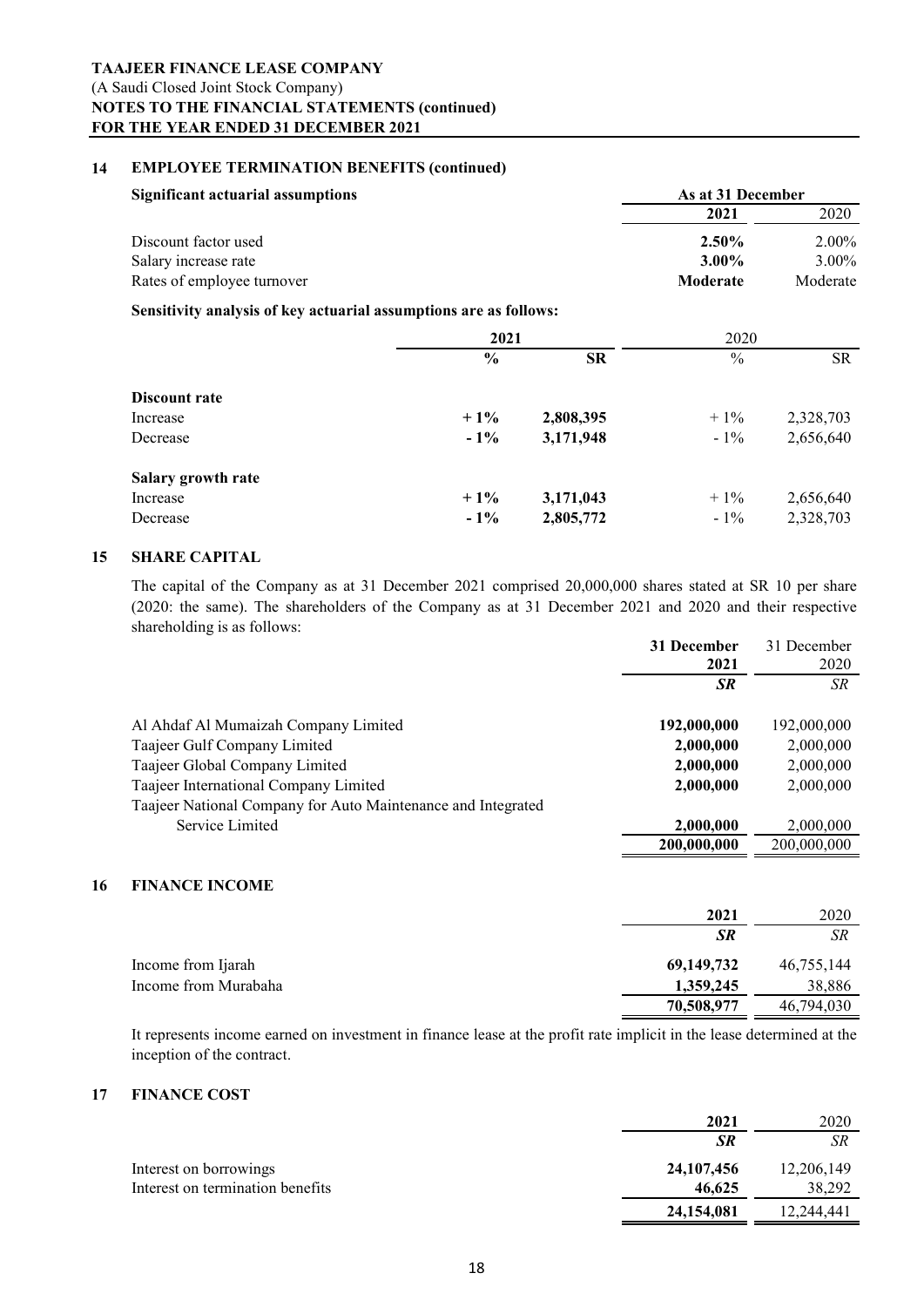# **TAAJEER FINANCE LEASE COMPANY** (A Saudi Closed Joint Stock Company) **NOTES TO THE FINANCIAL STATEMENTS (continued) FOR THE YEAR ENDED 31 DECEMBER 2021**

## **18 OTHER OPERATING INCOME**

|    |                                             | 2021        | 2020       |
|----|---------------------------------------------|-------------|------------|
|    |                                             | <b>SR</b>   | <b>SR</b>  |
|    | Administrative fee income                   | 5,568,750   | 5,635,467  |
|    | Insurance (paid)/reimbursed, net            | (1,348,321) | 3,897,964  |
|    | Rebate on purchase of vehicles              | 15,158,252  | 6,221,297  |
|    | Gain on restructuring of Government loan    |             | 775,278    |
|    | Recoveries of amount previously written off | 1,150,976   |            |
|    | Other                                       | 3,361,457   | 1,811,298  |
|    |                                             | 23,891,114  | 18,341,304 |
| 19 | <b>SELLING AND MARKETING EXPENSES</b>       |             |            |
|    |                                             | 2021        | 2020       |
|    |                                             | <b>SR</b>   | SR         |
|    | Employee benefits                           | 4,978,292   | 5,494,095  |
|    | Salesmen's commission                       | 8,243,853   | 6,479,872  |
|    | Rent for short-term leases                  | 181,072     | 1,213,382  |
|    | Collection and incentives expense           | 2,668,338   | 1,130,836  |
|    | Advertisement                               | 1,265,577   | 2,186,775  |
|    |                                             | 17,337,132  | 16,504,960 |
| 20 | <b>GENERAL AND ADMINISTRATIVE EXPENSES</b>  |             |            |
|    |                                             | 2021        | 2020       |
|    |                                             | SR          | SR         |
|    | Employee benefits                           | 17,759,075  | 14,862,700 |
|    | Provision on closed contracts               | 4,171,715   | 3,258,202  |
|    | Professional charges                        | 2,091,372   | 2,386,722  |
|    | Depreciation and amortization               | 2,671,766   | 2,095,726  |
|    | Rent for short-term leases                  | 1,102,178   | 492,057    |
|    | Communication                               | 740,174     | 536,213    |
|    | Collection and incentives expense           | 3,044,672   | 1,448,348  |
|    | Other                                       | 5,974,381   | 5,605,214  |
|    |                                             | 37,555,333  | 30,685,182 |

#### **21 EMPLOYEE BENEFITS, DEPRECIATION, AMORTISATION, AND RENT INCLUDED IN THE STATEMENT OF COMPREHENSIVE INCOME**

|                                                  | 2021                     | 2020       |
|--------------------------------------------------|--------------------------|------------|
|                                                  | SR                       | SR         |
| Included in selling and marketing expenses:      |                          |            |
| Employee benefits                                | 4,978,292                | 5,494,095  |
| Depreciation                                     | $\overline{\phantom{a}}$ |            |
| Amortisation                                     | $\overline{\phantom{a}}$ |            |
| Rent                                             | 181,072                  | 1,213,382  |
| Included in general and administrative expenses: |                          |            |
| Employee benefits                                | 17,759,075               | 14,862,700 |
| Depreciation                                     | 1,636,616                | 1,195,365  |
| Amortisation                                     | 1,035,149                | 900,361    |
| Rent                                             | 1,102,178                | 492,057    |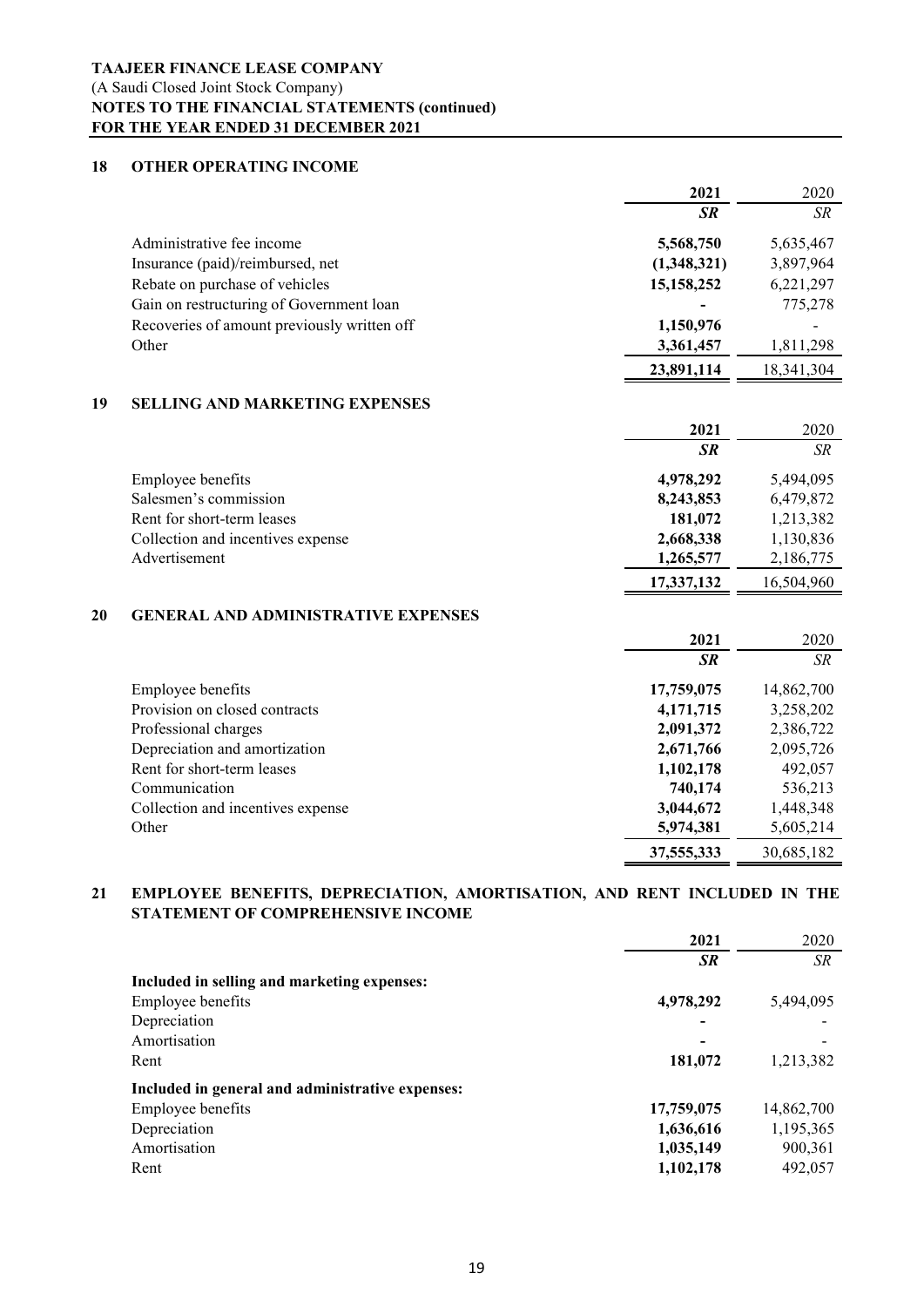## **22 RELATED PARTY DISCLOSURES**

The following table provides the total amount of material transactions that have been entered into with related parties:

| <b>Related party</b>                  | <b>Nature of transaction</b>                               | 2021        | 2020        |
|---------------------------------------|------------------------------------------------------------|-------------|-------------|
|                                       |                                                            | <b>SR</b>   | <b>SR</b>   |
| <b>Ultimate Parent</b>                | Purchase of Vehicles                                       |             | 11,700,389  |
| Sister companies                      | Purchase of Vehicles                                       | 178,885,153 | 124,711,692 |
|                                       | Vehicle maintenace                                         | 521,703     | 672,091     |
|                                       | Debt collection Services                                   | 3,390,958   | 1,017,634   |
| Other                                 | Loan from a related party                                  | 36,000,000  |             |
|                                       | Accured interest on loans from a related party             | 1,125,000   | 224,989     |
|                                       | Due from a related party comprise of the following:        |             |             |
|                                       |                                                            | 31 December | 31 December |
|                                       |                                                            | 2021        | 2020        |
|                                       |                                                            | <b>SR</b>   | SR          |
| Taajeer Group                         |                                                            | 144,689     |             |
|                                       | Due to related parties comprise of the following:          |             |             |
|                                       |                                                            | 31 December | 31 December |
|                                       |                                                            | 2021        | 2020        |
|                                       |                                                            | <b>SR</b>   | SR          |
| Taajeer International Company Limited |                                                            | 14,334,757  | 7,993,428   |
|                                       | Taajeer National Company for Maintenance and Integrated    |             |             |
| Services                              |                                                            | 437,179     | 531,007     |
| Taajeer Group                         |                                                            |             | 11,060,968  |
| Awaed Arabia                          |                                                            |             | 331,333     |
|                                       |                                                            | 14,771,936  | 19,916,736  |
|                                       | Loan from a related party comprise of the following:       |             |             |
|                                       |                                                            | 31 December | 31 December |
|                                       |                                                            | 2021        | 2020        |
|                                       |                                                            | <b>SR</b>   | SR          |
| Al Awwal Capital (see note (a) below) |                                                            | 36,000,000  |             |
|                                       |                                                            |             |             |
| a)                                    | The loan was obtained from Al Awwal Capital (see note 12). |             |             |
|                                       | Compensation of key management personnel of the Company    |             |             |
|                                       |                                                            | 2021        | 2020        |
|                                       |                                                            | <b>SR</b>   | SR          |
| Short term employee benefits          |                                                            | 4,299,017   | 3,711,251   |
| <b>Termination benefits</b>           |                                                            | 691,153     | 559,005     |
|                                       | Total compensation of key management personnel             | 4,990,170   | 4,270,256   |
|                                       |                                                            |             |             |

# **23 COMMITMENTS AND CONTINGENCIES**

As at 31 December 2021, the Company had no contingent liabilities and commitments.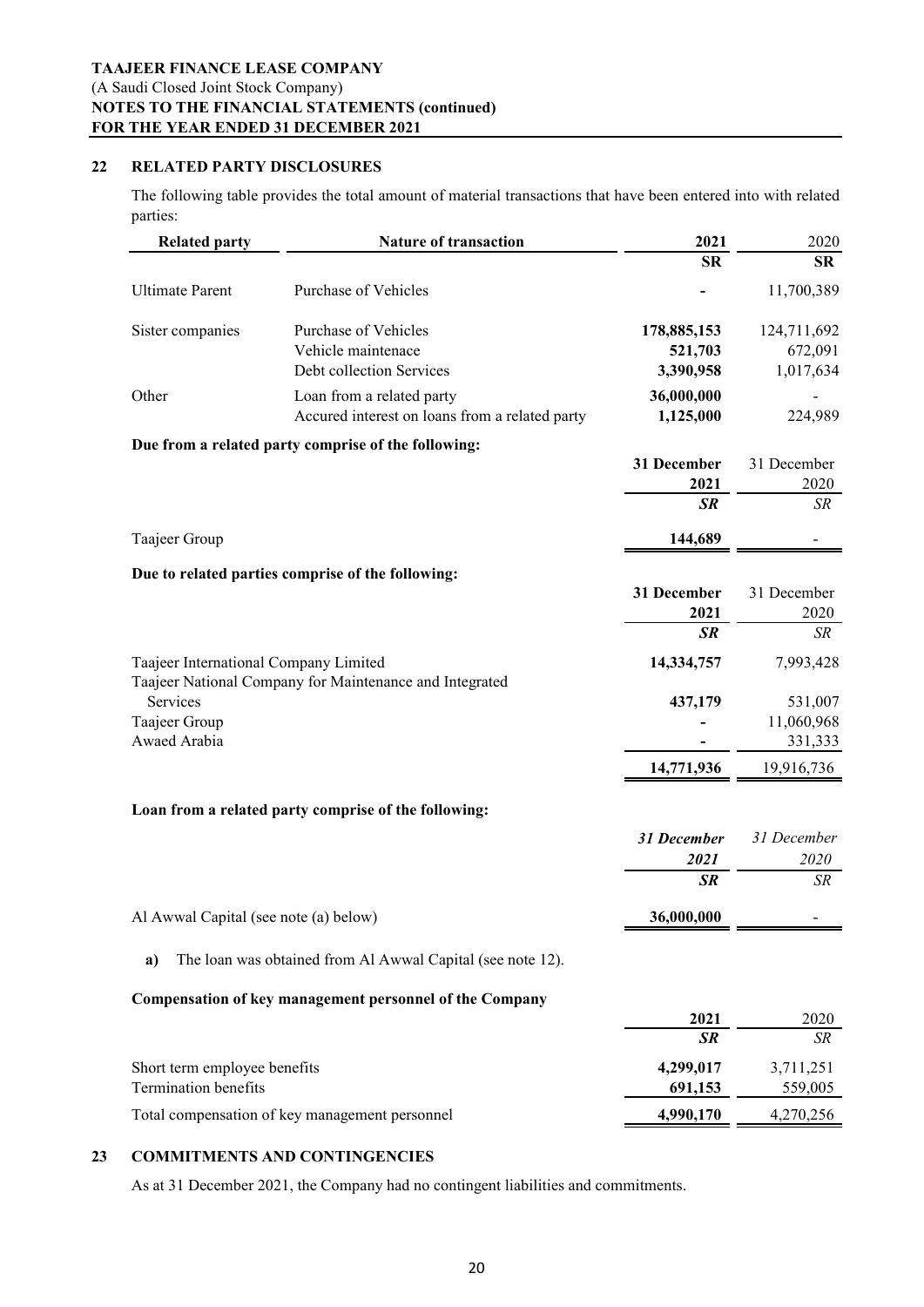#### **24.1 Fair value measurements of financial instruments**

As at 31 December 2021, apart from the investments which are carried at fair value (note 6), there are no other financial instruments held by the Company that are measured at fair value.

#### **24.2 Risk Management of Financial Instruments**

The Company's activities expose it to a variety of financial risks, credit risk, liquidity risk and market price risk.

#### **Credit Risk:**

Credit risk is the risk that one party to financial instruments will fail to discharge an obligation and cause the other party to incur a financial loss. The Company is exposed to credit risk on the financial assets as follows.

|                                       | 31 December<br>2021 | 31 December<br>2020 |
|---------------------------------------|---------------------|---------------------|
|                                       | SR                  | SR                  |
| Net investment in finance lease       | 800,479,205         | 551,879,930         |
| Net deferred consideration receivable | 46,070,353          | 30,369,692          |
| Receivables against insurance claims  |                     | 2,972,106           |
| Bank balances                         | 100,676,369         | 124,411,290         |
|                                       | 947,225,927         | 709,633,018         |

The carrying amount of financial assets represents the maximum credit exposure.

The above balances except for net investment in finance lease are maintained with Banks and Insurance Companies with sound credit ratings.

#### *a) Credit quality analysis*

The following table sets out information about the credit quality of net investment in finance lease measured at amortized cost as at 31 December 2021 and 2020:

|                            | 31 December 2021 |            |            |              |
|----------------------------|------------------|------------|------------|--------------|
|                            | <b>Stage 1</b>   | Stage 2    | Stage 3    | <b>Total</b> |
|                            | <b>SR</b>        | <b>SR</b>  | <b>SR</b>  | <b>SR</b>    |
| <b>Description</b>         |                  |            |            |              |
| Net carrying amount before |                  |            |            |              |
| Expected credit loss       | 735,864,332      | 24,604,459 | 88,970,959 | 849,439,750  |
| Expected credit loss       | 4,210,656        | 1,860,807  | 42,889,081 | 48,960,544   |
|                            | 31 December 2020 |            |            |              |
|                            | Stage 1          | Stage 2    | Stage 3    | Total        |
|                            | <b>SR</b>        | <b>SR</b>  | <b>SR</b>  | <b>SR</b>    |
| <b>Description</b>         |                  |            |            |              |
| Net carrying amount before |                  |            |            |              |
| Expected credit loss       | 467,702,015      | 77,420,955 | 43,608,889 | 588,731,859  |
| Expected credit loss       | 2,360,626        | 2,537,989  | 31,953,314 | 36,851,929   |

#### *b) Amounts arising from ECL - significant increase in credit risk*

When determining whether the risk of default on a financial instrument has increased significantly since initial recognition, the Company considers reasonable and supportable information that is relevant and available without undue cost or effort. This includes both quantitative and qualitative information and analysis, based on the Company's historical experience and expert credit assessment and including forward-looking information. The objective of the assessment is to identify whether a significant increase in credit risk has occurred for an exposure based on approved stages of criteria.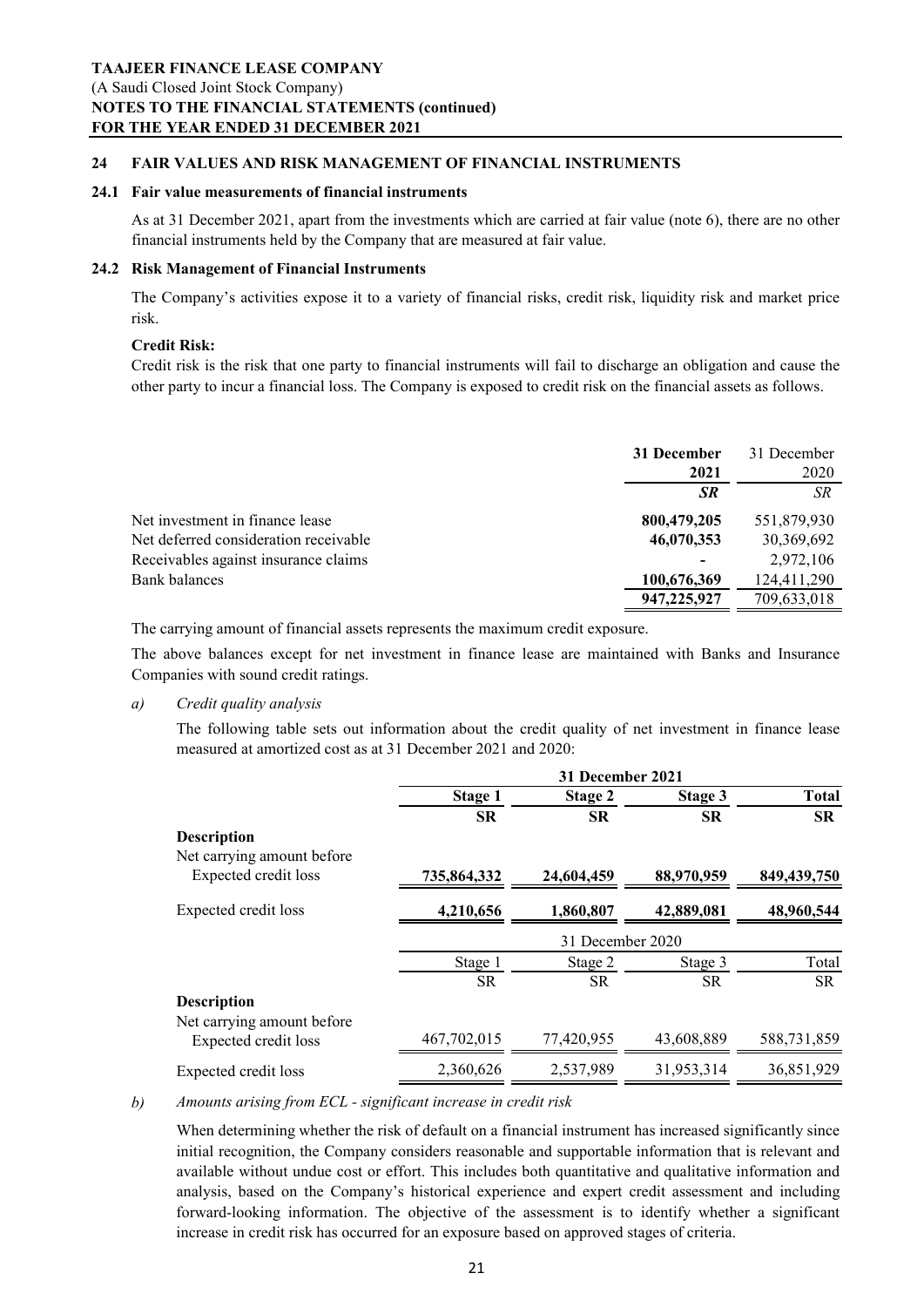## **24.2 Risk Management of Financial Instruments (continued)**

## **Credit Risk (continued):**

## **Credit risk grades**

The Company allocates each exposure to a credit risk grade based on a variety of data that is determined to be predictive of the risk of default and applying experienced credit judgment. Credit risk grades are defined using qualitative and quantitative factors that are indicative of risk of default. These factors vary depending on the nature of the exposure and the type of borrower.

Credit risk grades are defined and calibrated such that the risk of default occurring increases exponentially as the credit risk deteriorates so, for example, the difference in risk of default between credit risk grades 1 and 2 is smaller than the difference between credit risk grades 2 and 3.

## *a) Generating the term structure of PD*

Credit risk grades are a primary input into the determination of the term structure of PD for exposures. The Company collects performance and default information about its credit risk exposures analyzed by type of product and borrower as well as by credit risk grading.

The Company employs statistical models to analyze the data collected and generate estimates of the remaining lifetime PD of exposures and how these are expected to change as a result of the passage of time.

This analysis includes the identification and calibration of relationships between changes in default rates and macro- economic factors including GDP growth, benchmark profit rates, unemployment etc. For exposures to specific industries and/or regions, the analysis may extend to relevant commodity and/or real estate prices.

Based on external actual and forecast information, the Company formulates a 'base case' view of the future direction of relevant economic variables as well as a representative range of other possible forecast scenarios (see discussion below on incorporation of forward-looking information). The Company then uses these forecasts to adjust its estimates of PDs.

# *b) Determining whether the credit risk has increased significantly*

The criteria for determining whether credit risk has increased significantly include quantitative changes in PDs and qualitative factors, including a backstop based on delinquency.

The credit risk of a particular exposure is deemed to have increased significantly since initial recognition, which is determined under basis of Company's staging criteria.

Using its expert credit judgment and, where possible, relevant historical experience, the Company may determine that an exposure has undergone a significant increase in credit risk based on particular qualitative indicators that it considers are indicative of such and whose effect may not otherwise be fully reflected in its quantitative analysis on a timely basis.

As a backstop, the Company considers that a significant increase in credit risk occurs no later than when an asset is more than 90 days past due. Days past due are determined by counting the number of days since the earliest elapsed due date in respect of which full payment has not been received. Due dates are determined without considering any grace period that might be available to the borrower.

The Company monitors the effectiveness of the criteria used to identify significant increases in credit risk by regular reviews to confirm that:

- the criteria are capable of identifying significant increases in credit risk before an exposure is in default;
- the criteria do not align with the point in time when an asset becomes 90 days past due; and
- there is no unwarranted volatility in loss allowance from transfers between 12-month PD (stage 1) and lifetime PD (stage 2 and 3).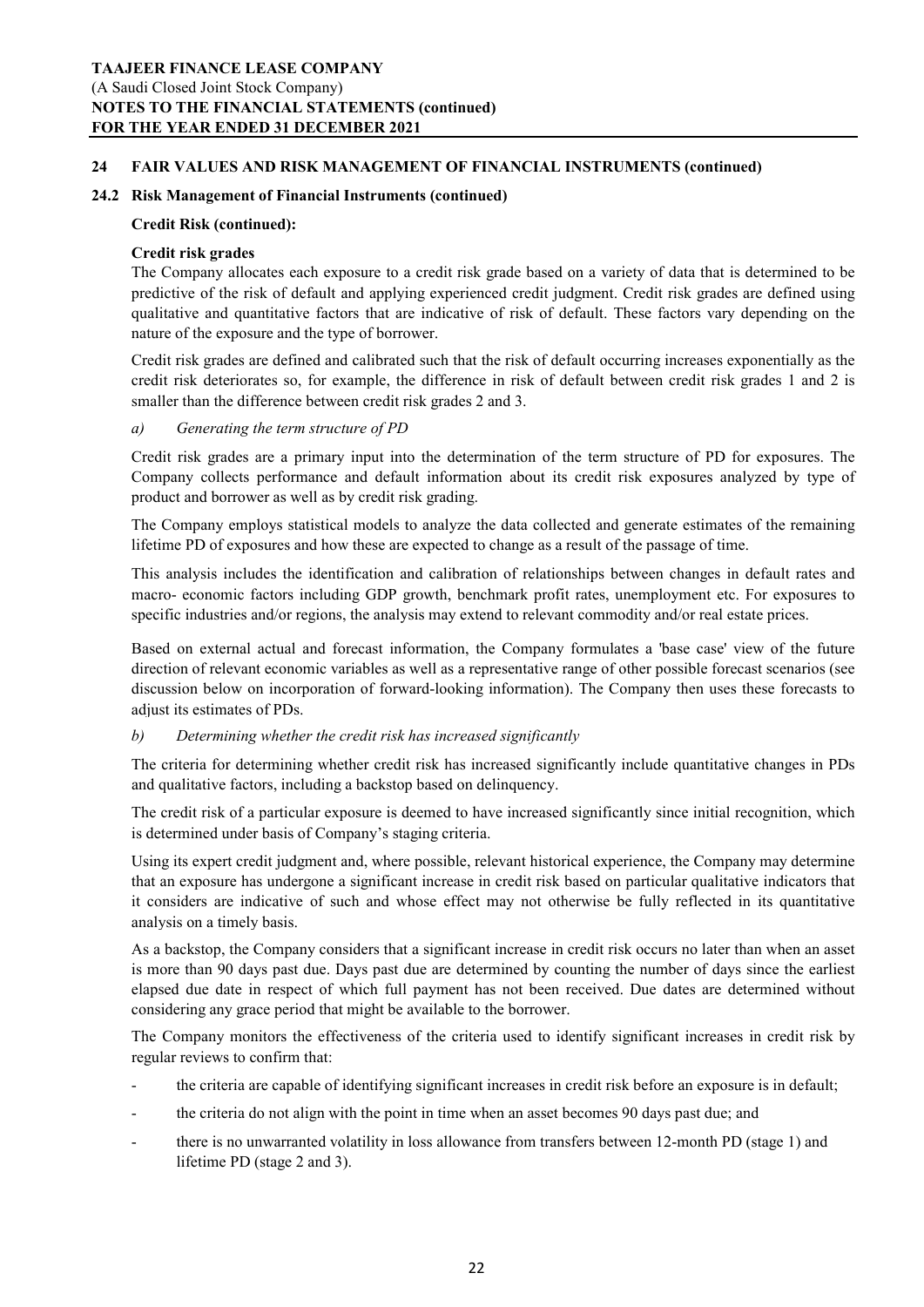## **24.2 Risk Management of Financial Instruments (continued)**

## **Credit Risk (continued):**

## *c) Modified financial assets*

The contractual terms of a financing may be modified for a number of reasons, including changing market conditions, customer retention and other factors not related to a current or potential credit deterioration of the customer. An existing financing whose terms have been modified may be derecognized and the renegotiated financing recognized as a new financing at fair value in accordance with the accounting policy.

When the terms of a financial asset are modified and the modification does not result in de-recognition, the determination of whether the asset's credit risk has increased significantly is completed on the basis of the approved staging criteria.

The Company renegotiates finance lease receivables to customers in financial difficulties (referred to as 'forbearance activities') to maximize collection opportunities and minimize the risk of default. Under the Company's policy, Finance lease receivables forbearance is granted on a selective basis if the debtor is currently in default on its debt or if there is a high risk of default, there is evidence that the debtor made all reasonable efforts to pay under the original contractual terms and the debtor is expected to be able to meet the revised terms.

The revised terms usually include extending the maturity, changing the timing of profit payments and amending the terms of leasing and instalments covenants. The lease portfolio is subject to the forbearance policy.

# *d) Definition of 'Default'*

A default is considered to have occurred with regard to a particular obligor when either or both of the two following events have taken place:

- *-* The obligor is past due for more than 90 days on any material credit obligations to the Company including principal instalments and accrued profit payments.
- *-* The Company considers that the obligor is unlikely to pay its credit obligations to the Company in full or partial, without recourse by the Company to actions such as realizing security (if any).

# *e) Incorporation of forward looking information*

The Company incorporates forward-looking information into both its assessment of whether the credit risk of an instrument has increased significantly since its initial recognition and its measurement of ECL. Based on advice from the external actual and forecast information, the Company formulates a 'base case' view of the future direction of relevant economic variables as well as a representative range of other possible forecast scenarios. This process involves developing two or more additional economic scenarios and considering the relative probabilities of each outcome. External information includes economic data and forecasts published by governmental bodies and monetary authorities in the Kingdom of Saudi Arabia and selected private sector and academic forecasters.

The Company has identified and documented key drivers of credit risk and credit losses for each portfolio of financial instruments and, using an analysis of historical data, has estimated relationships between macroeconomic variables and credit risk and credit losses.

# *f) Measurement of ECL*

The key inputs into the measurement of ECL are the term structure of the following parameters. These parameters are generally derived from internally developed statistical models and other historical data. They are adjusted to reflect forward-looking information as described above.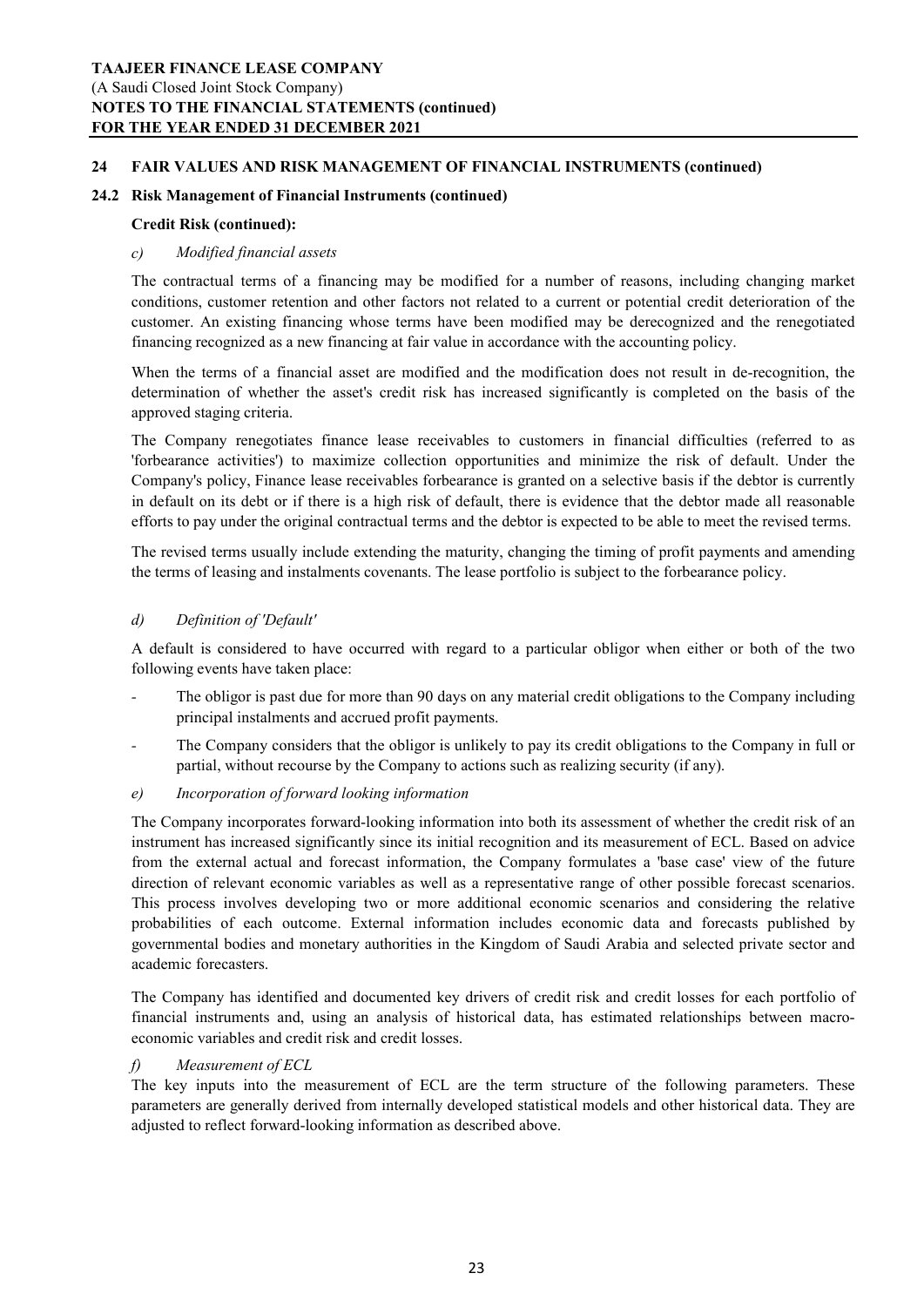**24.2 Risk Management of Financial Instruments (continued)**

# **Credit Risk (continued):**

# *f) Measurement of ECL (continued)*

PD estimates are estimates at a certain date, which are calculated, based on models and assessed using tools tailored to the various categories of counterparties and exposures. These statistical models are based on internally and externally compiled data comprising both quantitative and qualitative factors. Where it is available, market data may also be used to derive the PD for large corporate counterparties. If a counterparty or exposure migrates between ratings classes, then this will lead to a change in the estimate of the associated PD. PDs are estimated considering the contractual maturities of exposures and estimated prepayment rates.

LGD is the magnitude of the likely loss if there is a default. The Company estimates LGD parameters based on the history of recovery rates of claims against defaulted counterparties. The LGD models consider the recoveries and costs incurred in the process to arrive at the estimates.

EAD represents the expected exposure in the event of a default. The Company derives the EAD from the current exposure to the counterparty and potential changes to the current amount allowed under the contract including amortization. The EAD of a financial asset is its net carrying amount before ECL.

# **Liquidity Risk:**

Liquidity risk is the risk that an enterprise will encounter difficulty in raising funds to meet commitments associated with financial instruments. Liquidity risk may result from the inability to sell a financial asset quickly at an amount close to its fair value. Following are the contractual maturities at the end of the reporting period of financial liabilities.

|                              | 31 December 2021 |                   |               |              |
|------------------------------|------------------|-------------------|---------------|--------------|
|                              | Carrying         | Less than 1       |               |              |
|                              | amount           | year              | 1 to 3 years  | Over 3 years |
|                              | <b>SR</b>        | <b>SR</b>         | <b>SR</b>     | <b>SR</b>    |
| <b>Financial Liabilities</b> |                  |                   |               |              |
| Trade payables               | 167,685,965      | 167,685,965       |               |              |
| Due to related parties       | 14,771,936       | 14,771,936        |               |              |
| Long-term loans              | 505,503,171      | 178,560,961       | 315, 422, 743 | 11,519,467   |
|                              | 687,961,072      | 361,018,862       | 315,422,743   | 11,519,467   |
|                              |                  | 31 December 2020  |               |              |
|                              | Carrying         | Less than 1       |               |              |
|                              | amount           |                   | 1 to 3 years  | Over 3 years |
|                              | <b>SR</b>        | year<br><b>SR</b> | <b>SR</b>     | SR.          |
| <b>Financial liabilities</b> |                  |                   |               |              |
| Trade payables               | 134,462,869      | 134,462,869       |               |              |
| Due to related parties       | 19,916,736       | 19,916,736        |               |              |
| Long-term loans              | 323,819,359      | 145,477,518       | 162,313,223   | 16,028,618   |
|                              | 478,198,964      | 299,857,123       | 162, 313, 223 | 16,028,618   |

Liquidity risk is managed by monitoring on a regular basis that sufficient funds and credit facilities are available to meet the Company's future commitments.

# **Market Risk:**

Market price risk is the risk that value of a financial instrument will fluctuate as a result of changes in market prices, such as interest rates, and will affect the Company's profit or the value of its holdings of financial instruments. The objective of market risk management is to manage and control market risk exposures within acceptable parameters, while optimizing the return.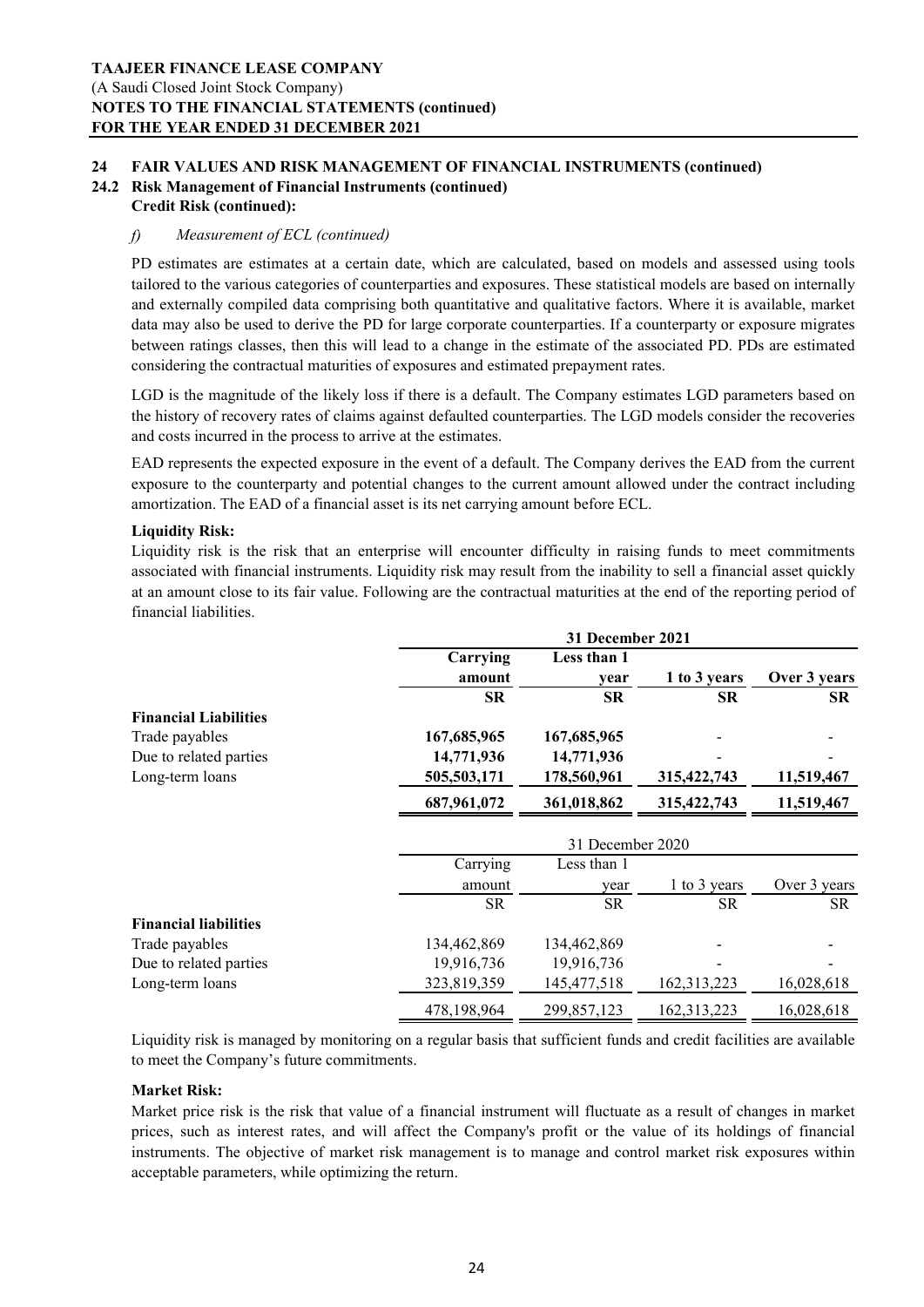## **24.2 Risk Management of Financial Instruments (continued)**

#### **Currency Risk:**

Currency risk is the risk that the value of financial instruments will fluctuate due to changes in foreign exchange rates. Currency risk arises when future commercial transactions and recognized assets and liabilities are denominated in a currency that's not the Company's currency. The Company exposure to foreign currency risk is primarily limited to transactions in United State Dollars ("USD"). The Company's management believes that their exposure to currency risk associated with USD is limited as the Company's currency is pegged to USD. The fluctuation in exchange rates against other currencies is monitored on a continuous basis.

#### **Interest Rate Risk**

Interest rate risk is the exposure associated with the effect of fluctuations in the prevailing interest rates on the Company's financial position and cash flows. Variable rate financial liabilities as at 31 December 2021 amounted to SR 505 million (2020: SR 323,819,359).

#### **Share Price Risk**

The Company's investments in equity instruments of other companies are subject to market price risk arising from uncertainty about the future values of such investments.

As at 31 December 2021, the Company's investments in equity instruments of other companies which are recorded at fair value was SR 892,850 (2020: SR 892,850). Therefore, share price risk is not significant to the Company.

# **25 SIGNIFICANT ACCOUNTING POLICIES**

The following are the significant accounting policies applied by the Company in preparing its financial statements:

## **FAIR VALUE MEASUREMENT**

The Company measures financial instruments, such as investment in equity instruments, at fair value at each reporting date.

Fair value is the price that would be received to sell an asset or paid to transfer a liability in an orderly transaction between market participants at the measurement date. The fair value measurement is based on the presumption that the transaction to sell the asset or transfer the liability takes place either:

- **-** In the principal market for the asset or liability; or
- **-** In the absence of a principal market, in the most advantageous market for the asset or liability

The principal or the most advantageous market must be accessible by the Company.

The fair value of an asset or a liability is measured using the assumptions that market participants would use when pricing the asset or liability, assuming that market participants act in their economic best interest.

A fair value measurement of a non-financial asset takes into account a market participant's ability to generate economic benefits from the asset's highest and best use or by selling it to another market participant that would utilize the asset in its highest and best use.

The Company uses valuation techniques that are appropriate in the circumstances and for which sufficient data are available to measure fair value, maximizing the use of relevant observable inputs and minimizing the use of unobservable inputs.

All assets and liabilities for which fair value is measured or disclosed in the financial statements are categorized within the fair value hierarchy. This is described, as follows, based on the lowest level input that is significant to the fair value measurement as a whole:

- **-** Level 1: Quoted (unadjusted) market prices in active markets for identical assets or liabilities
- **-** Level 2: Valuation techniques for which the lowest level input that is significant to the fair value measurement is directly or indirectly observable
- **-** Level 3: Valuation techniques for which the lowest level input that is significant to the fair value measurement is unobservable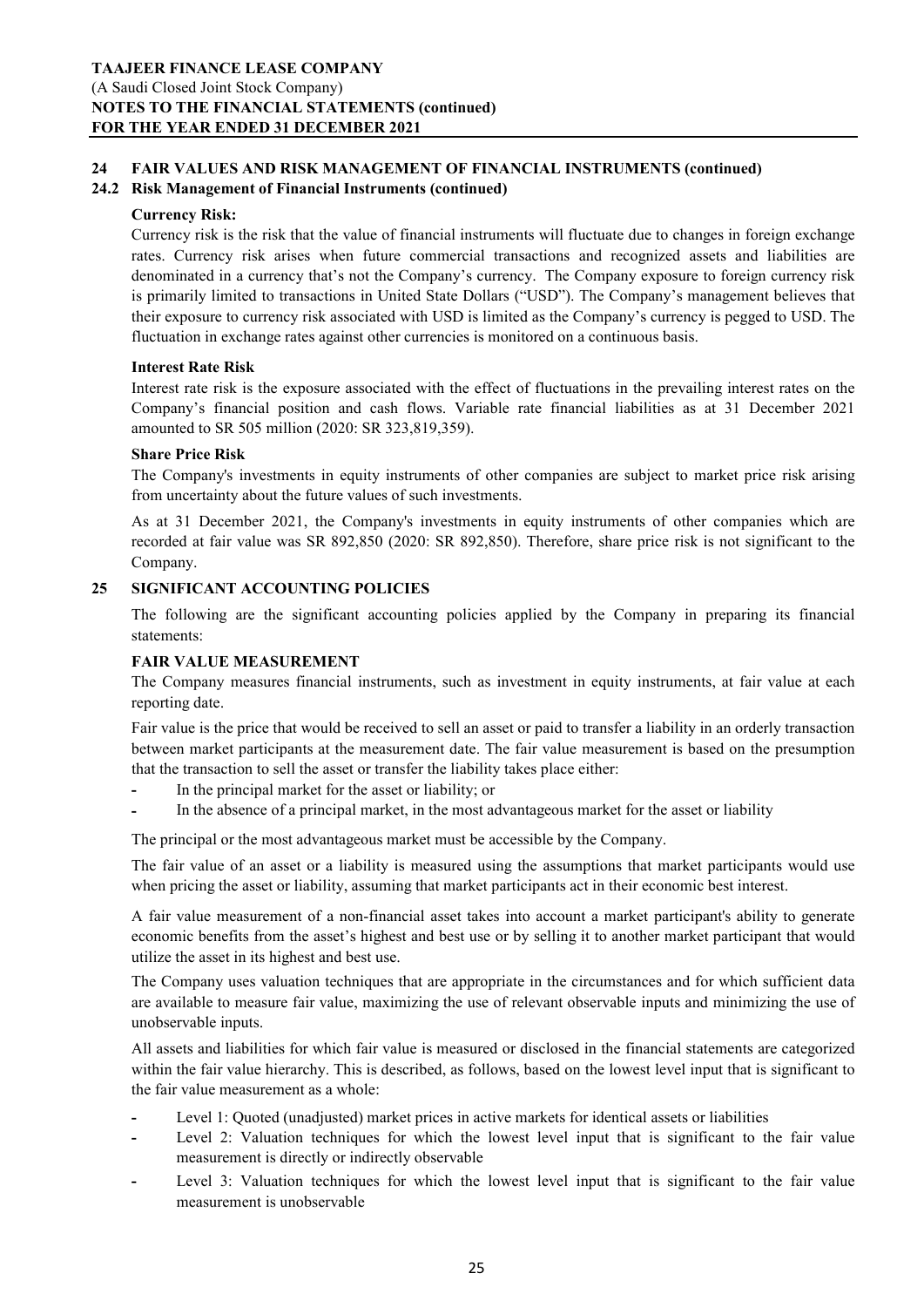#### **FAIR VALUE MEASUREMENT (continued)**

For assets and liabilities that are recognized in the financial statements at fair value on a recurring basis, the Company determines whether transfers have occurred between levels in the hierarchy by re-assessing categorization (based on the lowest level input that is significant to the fair value measurement as a whole) at the end of each reporting period.

## **FOREIGN CURRENCIES**

## *Transactions and balances*

Transactions in foreign currencies are initially recorded by the Company at the spot rate ruling at the date the transaction first qualifies for recognition. Monetary assets and liabilities denominated in foreign currencies are retranslated at the spot rate of exchange ruling at the reporting date. Differences arising on settlement or translation of monetary items are recognized in profit or loss.

Non-monetary items that are measured in terms of historical cost in a foreign currency are translated using the exchange rates as at the dates of the initial transactions. Non-monetary items measured at fair value in a foreign currency are translated using the exchange rates at the date when the fair value is determined. The gain or loss arising on translation of non-monetary items measured at fair value is treated in line with the recognition of gain or loss on change in fair value in the item (i.e., the translation differences on items whose fair value gain or loss is recognized in OCI or profit or loss are also recognized in OCI or profit or loss, respectively).

# **PROPERTY AND EQUIPMENT**

Property and equipment are stated at cost, net of accumulated depreciation and/or accumulated impairment losses, if any. When significant parts of property and equipment are required to be replaced at intervals, the Company recognizes such parts as individual assets with specific useful lives and depreciates them accordingly. Repair and maintenance costs are recognized in profit or loss as incurred.

Depreciation is calculated on a straight-line basis over the estimated useful lives of the assets as follows:

- **-** Leasehold improvements 4 years
- **-** Furniture and fixtures 10 years
- **-** Office equipment 7 years
- **-** Computer equipment 3 years

An item of property and equipment is derecognized upon disposal or when no future economic benefits are expected from its use or disposal. Any gain or loss arising on derecognition of the asset (calculated as the difference between the net disposal proceeds and the carrying amount of the asset) is included in the statement of profit or loss when the asset is derecognized.

The residual values, useful lives and methods of depreciation of property and equipment are reviewed at each financial year end and adjusted prospectively, if appropriate.

#### **INTANGIBLE ASSETS**

Intangible assets acquired separately are measured on initial recognition at cost. Following initial recognition, intangible assets are carried at cost less accumulated amortization and accumulated impairment losses, if any. Internally generated intangible assets are not capitalized and expenditure is recognized in the statement of profit or loss when it is incurred.

The useful lives of intangible assets are assessed as either finite or indefinite.

Intangible assets with finite lives are amortized over their useful economic lives and assessed for impairment whenever there is an indication that the intangible asset may be impaired. The amortization period and the amortization method for an intangible asset with a finite useful life are reviewed at least at the end of each reporting period. Changes in the expected useful life or the expected pattern of consumption of future economic benefits embodied in the asset are accounted for by changing the amortization period or method, as appropriate, and are treated as changes in accounting estimates. The amortization expense on intangible assets with finite lives is recognized in the statement of profit or loss in the expense category consistent with the function of the intangible assets.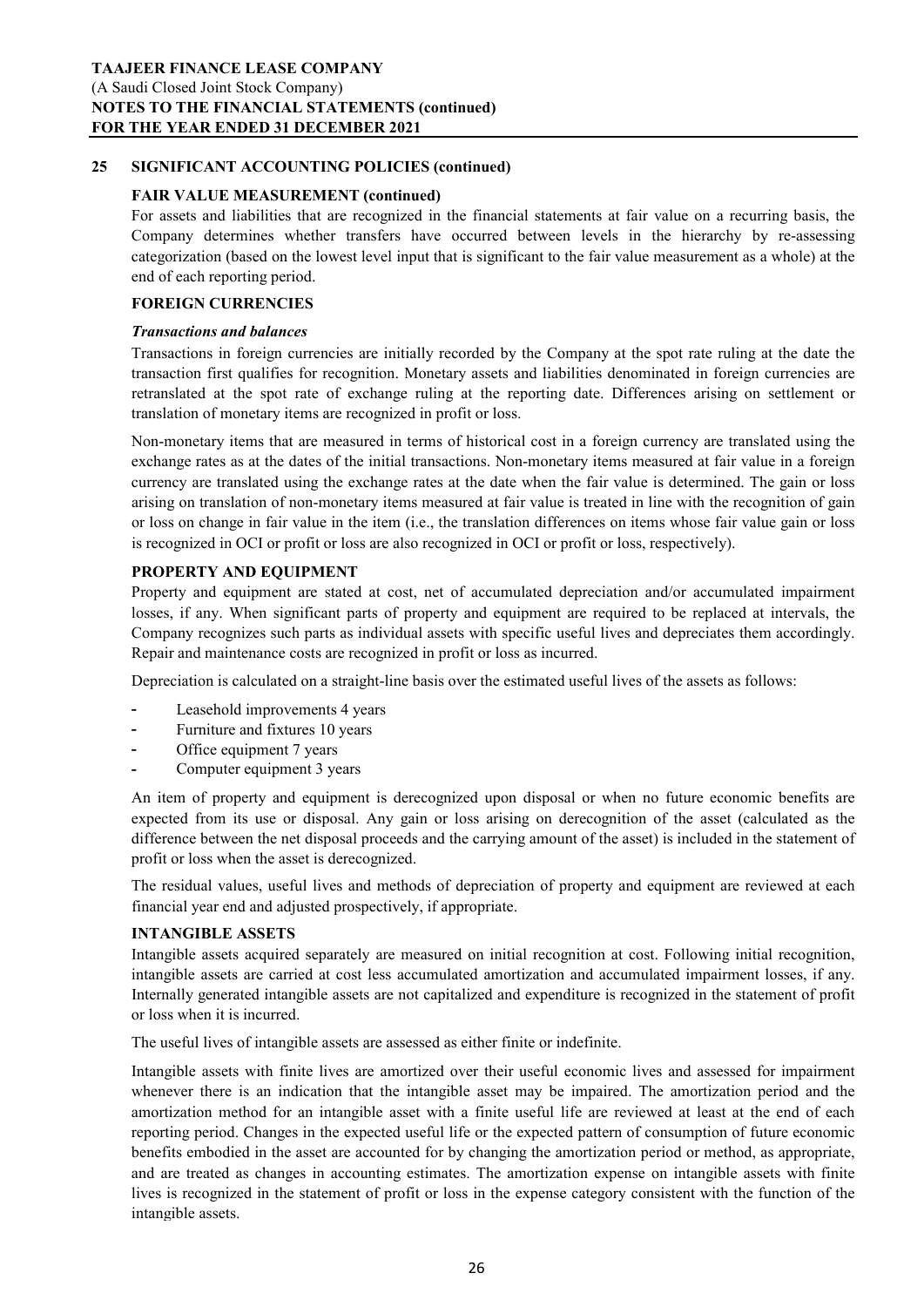## **INTANGIBLE ASSETS (continued)**

Intangible assets with indefinite useful lives are not amortized, but are tested for impairment annually, either individually or at the CGU (Cash Generating Unit) level. The assessment of indefinite life is reviewed annually to determine whether the indefinite life continues to be supportable. If not, the change in useful life from indefinite to finite is made on a prospective basis.

Gains or losses arising from derecognition of an intangible asset are measured as the difference between the net disposal proceeds and the carrying amount of the asset and are recognized in the statement of profit or loss when the asset is derecognized.

# **VEHICLE AVAILABLE FOR SALE**

Vehicles available for lease represents vehicles repossessed on termination of lease contracts and are stated at the net realizable value. Net realizable value represents the estimated selling price of the vehicles less the costs necessary to make the sale. Any impairment loss arising as a result of carrying these assets at their net realizable values is charged to profit or loss.

## **LEASES**

The determination of whether an arrangement is, or contains, a lease is decided at the inception date. An arrangement is, or contains, a lease if it grants the right to control a particular asset or assets for a period of time in exchange for compensation.

#### *Company as a lessee*

#### A- Right-of-use assets

The Company recognizes right-of-use assets at the commencement date of the lease (i.e., the date the underlying asset is available for use). Right-of-use assets are measured at cost, less any accumulated depreciation and impairment losses, and adjusted for any remeasurement of lease liabilities. The cost of right-of-use assets includes the amount of lease liabilities recognized, initial direct costs incurred, and lease payments made at or before the commencement date less any lease incentives received. The recognized right-of-use assets are depreciated on a straight-line basis over its estimated useful life.

#### B- Lease liabilities

At the commencement date of the lease, the Company recognizes lease liabilities measured at the present value of lease payments to be made over the lease term. The lease payments include fixed payments (including insubstance fixed payments) less any lease incentives receivable, variable lease payments that depend on an index or a rate, and amounts expected to be paid under residual value guarantees. The lease payments include the exercise price of a purchase option reasonably certain to be exercised by the Company and payments of penalties for terminating a lease, if the lease term reflects the Company exercising the option to terminate. The variable lease payments that do not depend on an index or a rate are recognized as expense in the period on which the event or condition that triggers the payment occurs.

In calculating the present value of lease payments, the Company uses the incremental borrowing rate at the lease commencement date if the interest rate implicit in the lease is not readily determinable. After the commencement date, the amount of lease liabilities is increased to reflect the accretion of interest and reduced for the lease payments made. In addition, the carrying amount of lease liabilities is remeasured if there is a modification, a change in the lease term, a change in the in-substance fixed lease payments or a change in the assessment to purchase the underlying asset.

## C- Short-term leases and leases of low-value assets

Short-term leases are leases with a lease term of 12 months or less. Low value assets are items that do not meet the Company's capitalization threshold and are considered to be insignificant for the statement of financial position for the Company as a whole. Payments for short-term leases and leases of low value assets are recognized on a straight-line basis in the statement of profit or loss.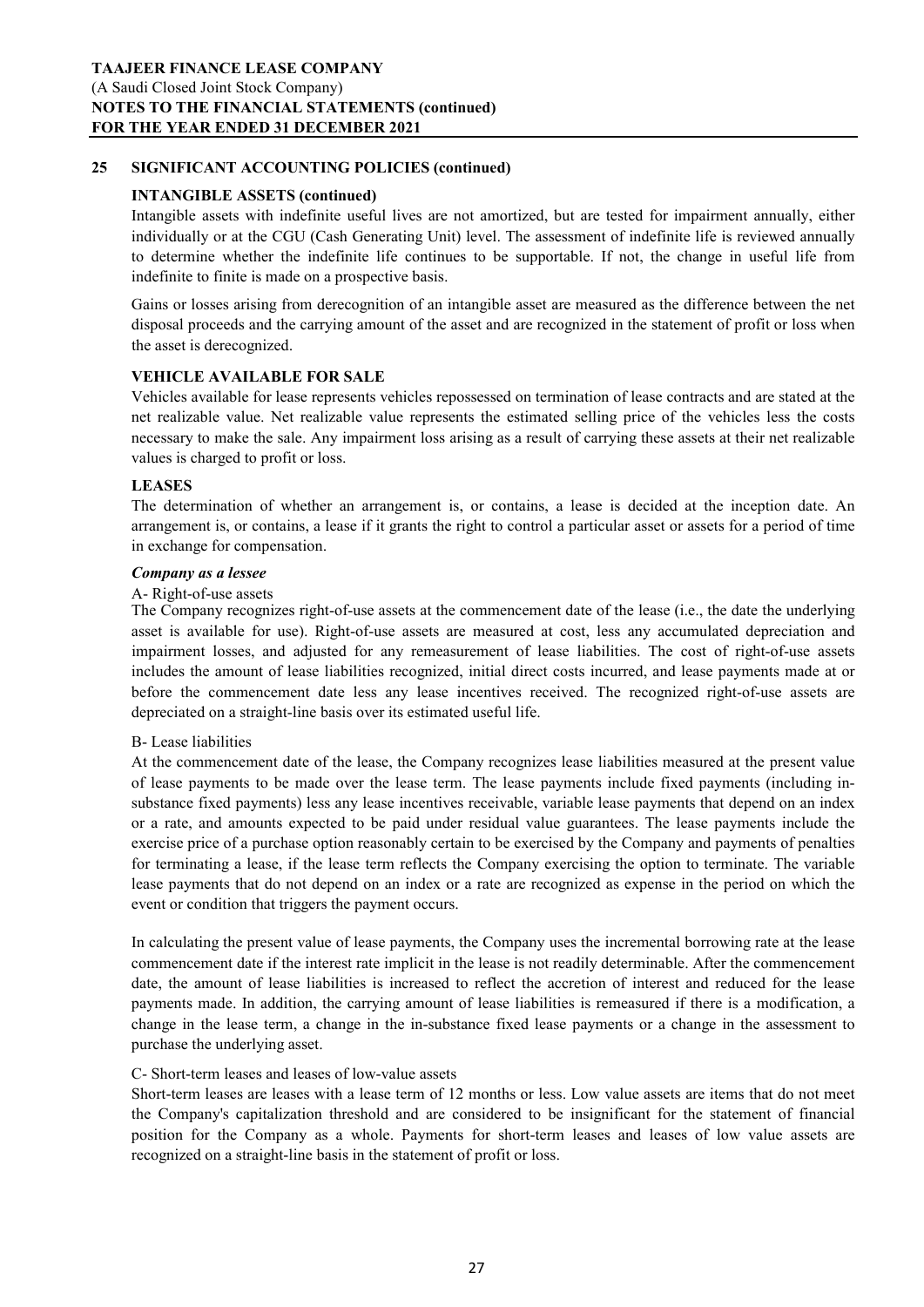# **LEASES (continued)**

# *Company as a lessor*

Leases where the Company substantially transfers all risks and rewards of ownership are classified as finance leases. The finance lease is recognized at net investment value which represents the present value of gross lease payments discounted at profit rate implicit in the lease. The difference between the gross investment and the net investment is recognized as unearned finance income and unearned insurance income.

Leases where the Company does not substantially transfer all risks and rewards of ownership are classified as operating leases. Initial direct costs incurred in negotiating and arranging an operating lease are added to the carrying amount of the leased asset and recognized over the lease term on the same bases as rental income. Contingent rents are recognized as revenue once they are earned.

## **IMPAIRMENT OF NON-FINANCIAL ASSETS**

The Company assesses at each reporting date whether there is an indication that an asset may be impaired. If any indication exists, or when annual impairment testing for an asset is required, the Company estimates the asset's recoverable amount. An asset's recoverable amount is the higher of an asset's or CGU's fair value less costs of disposal and its value in use. It is determined for an individual asset, unless the asset does not generate cash inflows that are largely independent of those from other assets or Company's of assets. Where the carrying amount of an asset or CGU exceeds its recoverable amount, the asset is considered impaired and is written down to its recoverable amount.

In assessing value in use, the estimated future cash flows are discounted to their present value using a pre-tax discount rate that reflects current market assessments of the time value of money and the risks specific to the asset. In determining fair value less costs of disposal, recent market transactions are taken into account. If no such transactions can be identified, an appropriate valuation model is used. These calculations are corroborated by valuation multiples or other available fair value indicators.

The Company bases its impairment calculation on detailed budgets and forecasts which are prepared separately for each of the Company's CGU to which the individual assets are allocated. These budgets and forecast calculations are generally covering a period of five years. A long-term growth rate is calculated and applied to project future cash flows after the fifth year.

Impairment losses of continuing operations are recognized in the statement of profit or loss in those expense categories consistent with the function of the impaired asset. Non-financial assets other than goodwill that suffered an impairment are reviewed for possible reversal of the impairment at each reporting date. Such reversal is recognized in the statement of profit or loss.

# **FINANCIAL ASSETS**

#### *Initial recognition and measurement*

Financial assets are classified, at initial recognition, as subsequently measured at amortized cost, fair value

h h h h h h i i d fall an dùthchadh an chomhair an dùthchadh an dùthchadh an dùthchadh an dùthchadh an dùthcha<br>Daoine an dùthchadh an dùthchadh an dùthchadh an dùthchadh an dùthchadh an dùthchadh an dùthchadh an dùthchadh All financial assets are recognized initially at fair value plus, in the case of assets not at fair value through profit or loss, transaction costs that are attributable to the acquisition of the financial asset.

#### *Subsequent measurement*

The subsequent measurement of financial assets depends on their classification as described below:

#### **Financial assets at amortized cost**

After initial measurement, financial assets at amortized cost are measured using the effective interest (EIR) method and are subject to impairment. Gains and losses are recognized in the statement of profit or loss when the asset is derecognized, modified or impaired.

#### **Debt instruments at fair value through OCI**

For debt instruments at fair value through OCI, interest income, foreign exchange revaluation and impairment losses or reversals are recognized in the statement of profit or loss and computed in the same manner as for financial assets measured at amortized cost. The remaining fair value changes are recognized in OCI. Upon derecognition, the cumulative fair value change recognized in OCI is recycled to profit or loss.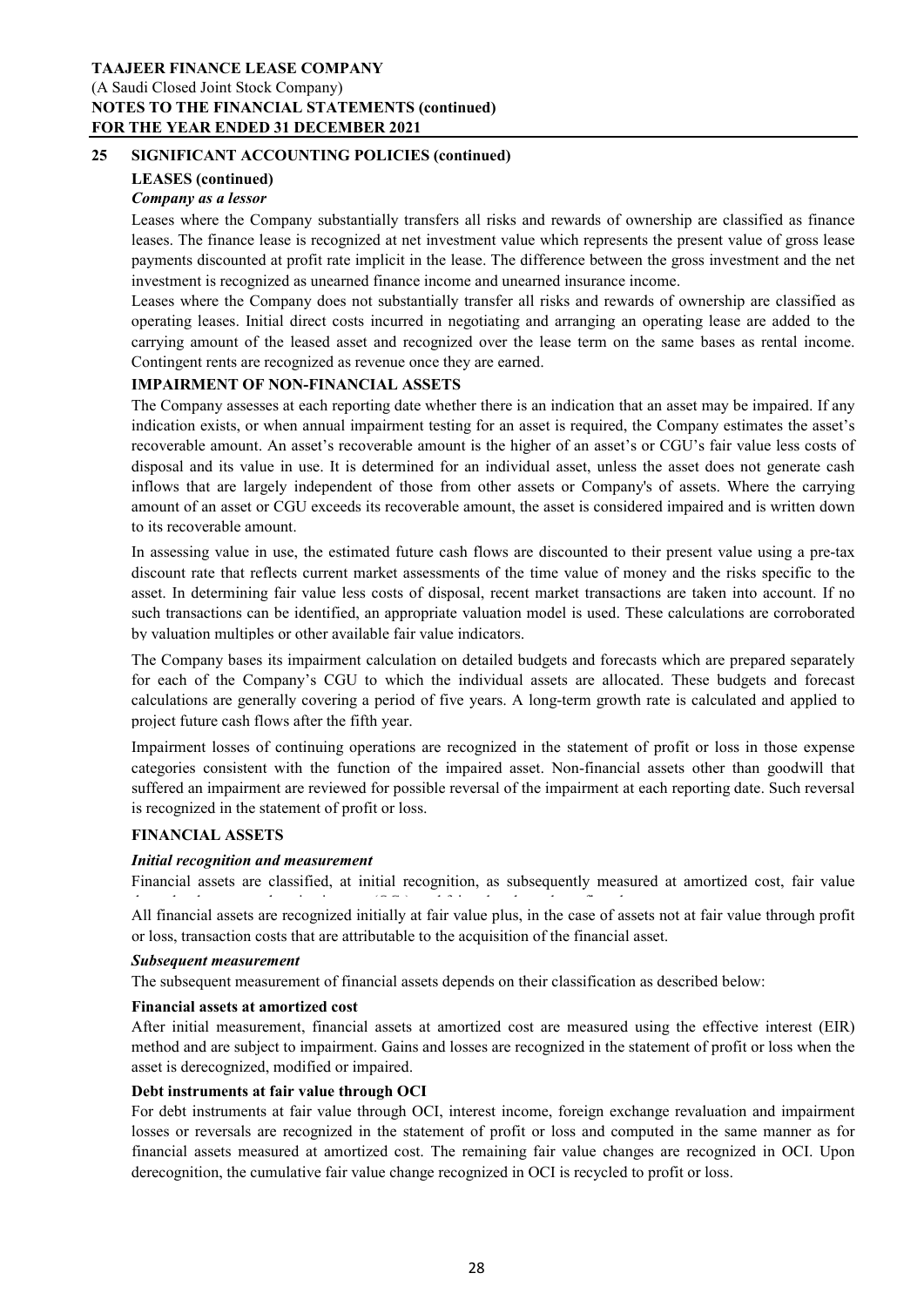## **FINANCIAL ASSETS (continued)**

## **Equity instruments designated at fair value through OCI**

Gains and losses on these financial assets are never recycled to profit or loss. Dividends are recognized as other income in the statement of profit or loss when the right of payment has been established, except when the Company benefits from such proceeds as a recovery of part of the cost of the financial asset, in which case, such gains are recorded in OCI. Equity investments designated at fair value through OCI are not subject to impairment assessment.

## **Financial assets at fair value through profit or loss**

Financial assets at fair value through profit or loss are carried in the statement of financial position at fair value with net changes in fair value recognized in the statement of profit or loss.

## *Derecognition*

A financial asset is primarily derecognized when:

- The rights to receive cash flows from the asset have expired, or
- **-** The Company has transferred its rights to receive cash flows from the asset or has assumed an obligation to pay the received cash flows in full without material delay to a third party under a 'pass-through' arrangement; and either (a) the Company has transferred substantially all the risks and rewards of the asset, or (b) the Company has neither transferred nor retained substantially all the risks and rewards of the asset, but has transferred control of the asset.

When the Company has transferred its rights to receive cash flows from an asset or has entered into a passthrough arrangement, it evaluates if, and to what extent, it has retained the risks and rewards of ownership. When it has neither transferred nor retained substantially all of the risks and rewards of the asset, nor transferred control of the asset, the Company continues to recognize the transferred asset to the extent of its continuing involvement. In that case, the Company also recognizes an associated liability. The transferred asset and the associated liability are measured on a basis that reflects the rights and obligations that the Company has retained.

Continuing involvement that takes the form of a guarantee over the transferred asset is measured at the lower of the original carrying amount of the asset and the maximum amount of consideration that the Company could be required to repay.

## *Impairment of financial assets*

The Company recognizes an allowance for expected credit losses (ECLs) for all debt instruments not held at fair value through profit or loss.

ECLs are recognized in two stages. For credit exposures for which there has not been a significant increase in credit risk since initial recognition, ECLs are provided for credit losses that result from default events that are possible within the next 12-months (a 12-month ECL). For those credit exposures for which there has been a significant increase in credit risk since initial recognition, a loss allowance is required for credit losses expected over the remaining life of the exposure, irrespective of the timing of the default (a lifetime ECL).

The company has adopted the general approach to calculate ECL for its portfolio through the computation and subsequent application of risk estimates such as probability of default (PD), loss given default (LGD) and exposure at default (EAD).

#### **STATUTORY RESERVE**

As required by the Saudi Arabian Regulations for Companies, the Company transfers 10% of its profit for the year to the statutory reserve until the reserve equals 30% of capital. The reserve is not available for distribution as dividends.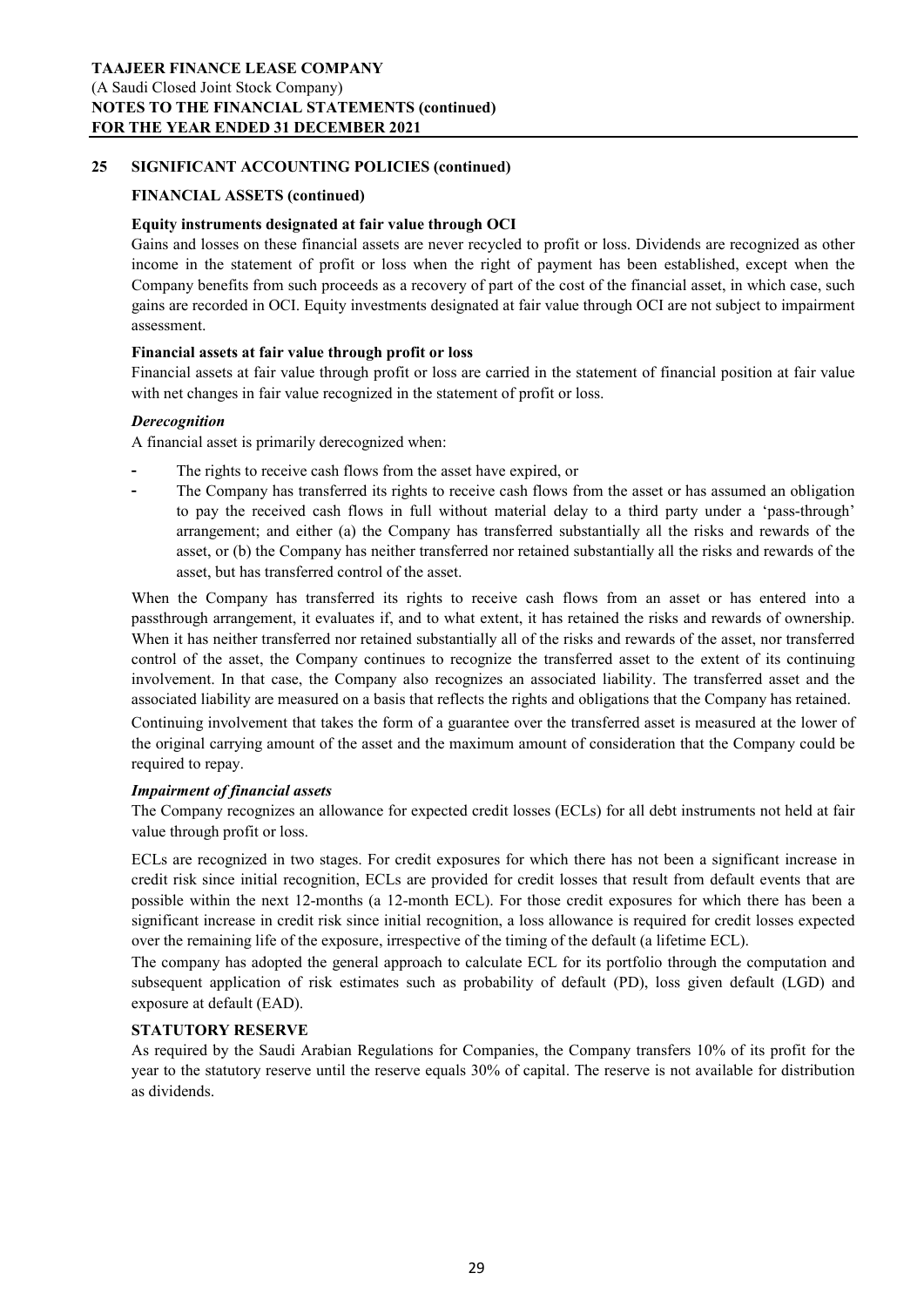# **PROVISIONS**

## *General*

Provisions are recognized when the Company has a present obligation (legal or constructive) as a result of a past event, it is probable that an outflow of resources embodying economic benefits will be required to settle the obligation and a reliable estimate can be made of the amount of the obligation. Where the Company expects some or all of a provision to be reimbursed, for example under an insurance contract, the reimbursement is recognized as a separate asset but only when the reimbursement is virtually certain. The expense relating to a provision is presented in the statement of profit or loss net of any reimbursement.

If the effect of the time value of money is material, provisions are discounted using a current pre-tax rate that reflects, when appropriate, the risks specific to the liability. When discounting is used, the increase in the provision due to the passage of time is recognized as a finance cost.

# **EMPLOYEE TERMINATION BENEFITS**

The cost of providing benefits under the defined benefit plans is determined separately for each plan using the projected unit credit method.

Re-measurements, comprising of actuarial gains and losses are recognized immediately in the statement of financial position with a corresponding debit or credit to retained earnings through OCI in the period in which they occur. Re-measurements are not reclassified to profit or loss in subsequent periods.

## **FINANCIAL LIABILITIES**

#### *Initial recognition and measurement*

Financial liabilities are classified, at initial recognition, as financial liabilities at fair value through profit or loss, loans and borrowings, payables, or as derivatives designated as hedging instruments in an effective hedge, as appropriate.

All financial liabilities are recognized initially at fair value and, in the case of loans and borrowings and payables, net of directly attributable transaction costs.

#### *Subsequent measurement*

The subsequent measurement of financial liabilities depends on their classification as described below:

#### **Loans and borrowings**

After initial recognition, loans and borrowings are subsequently measured at amortized cost using the EIR method. Gains and losses are recognized in profit or loss when the liabilities are derecognized as well as through the EIR amortization process.

#### *Derecognition*

A financial liability is derecognized when the obligation under the liability is discharged or cancelled or expires.

# **OFFSETTING OF FINANCIAL INSTRUMENTS**

Financial assets and financial liabilities are offset with the net amount reported in the statement of financial position only if there is a current enforceable legal right to offset the recognized amounts and an intent to settle on a net basis, or to realize the assets and settle the liabilities simultaneously.

#### **REVENUE RECOGNITION**

#### *Leasing*

Finance lease income is recognized over the period of the lease on a systematic basis, which results in a constant periodic rate of return on the net investment outstanding.

#### *Administrative fee income*

Fee income comprise of administrative fee and vehicle registration fee. Fee income is recognized immediately upon execution of the agreements with the customers.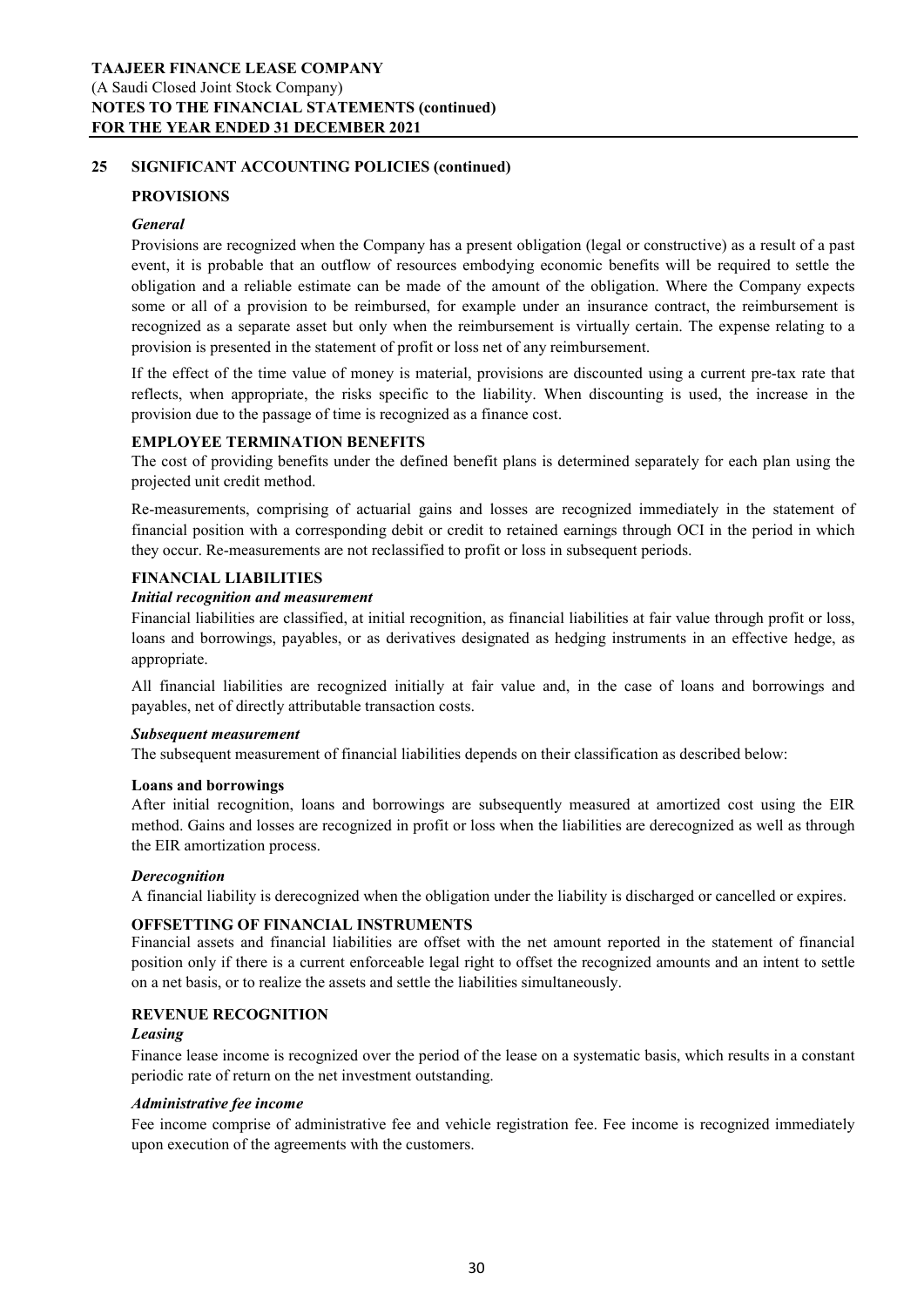# **REVENUE RECOGNITION (continued)**

#### *Insurance reimbursed/(paid), net*

As part of the periodic installments due from customers, the Company charges customers for insurance cover on the vehicles under lease contracts. Insurance charges represent cost of insurance (premium). Consequently, premiums are paid to the Insurers for the insurance cover for the vehicles under lease. Insurance income less any directly attributable expenses is recognized over the insured period of leased vehicles.

#### *Rebate on purchase of financed asset*

The Company obtains rebates on purchases from suppliers of leased assets. Rebate income is recognized when rebate is received from supplier on purchases made during the year.

#### *Other operating income*

Other operating income comprises additional fee charged on early settlement of lease contract and repossession of cars and customer credit assessment. The income is recognized on accrual basis.

# **GOVERNMENT GRANT**

The Company recognizes a government grant related to income, if there is reasonable assurance that it will be received and the Company will comply with the conditions associated with the grant. The benefit of a government loan at a below-market rate of interest is treated as a government grant related to income. The belowmarket rate loan is recognized and measured in accordance with IFRS 9 Financial Instruments. The benefit of the below-market rate of interest is measured as the difference between the initial carrying value of the loan determined in accordance with IFRS 9 and the proceeds received. The benefit is accounted for in accordance with IAS 20. The government grant is recognized in the statement of profit or loss on a systematic basis over the period in which the Company recognizes as expenses the related costs for which the grant is intended to compensate. Government grants that are received as compensation for losses already incurred by the Company with no future related costs are recognized in profit or loss in the same period.

#### **EXPENSES**

Expenses related to operations are allocated on a consistent basis to selling and marketing expenses and general and administration expenses in accordance with consistent allocation factors determined as appropriate by the Company.

# **ZAKAT**

The Company provide for zakat in accordance with the regulations of the General Authority of Zakat and Tax (GAZT). The provision is charged to profit or loss.

#### *Uncertain zakat position*

Differences that may arise at the finalization of an assessment are accounted for when the assessment is finalized with GAZT.

#### *Value added tax*

Revenues, expenses and assets are recognized net of the amount of value added tax, except:

- **-** Where the value added tax incurred on a purchase of assets or services is not recoverable from the taxation authority, in which case, the value added tax is recognized as part of the cost of acquisition of the asset or as part of the expense item, as applicable
- **-** Receivables and payables are stated with the amount of value added tax included

The net amount of value added tax recoverable from, or payable to, the taxation authority is included as part of receivables or payables in the statement of financial position.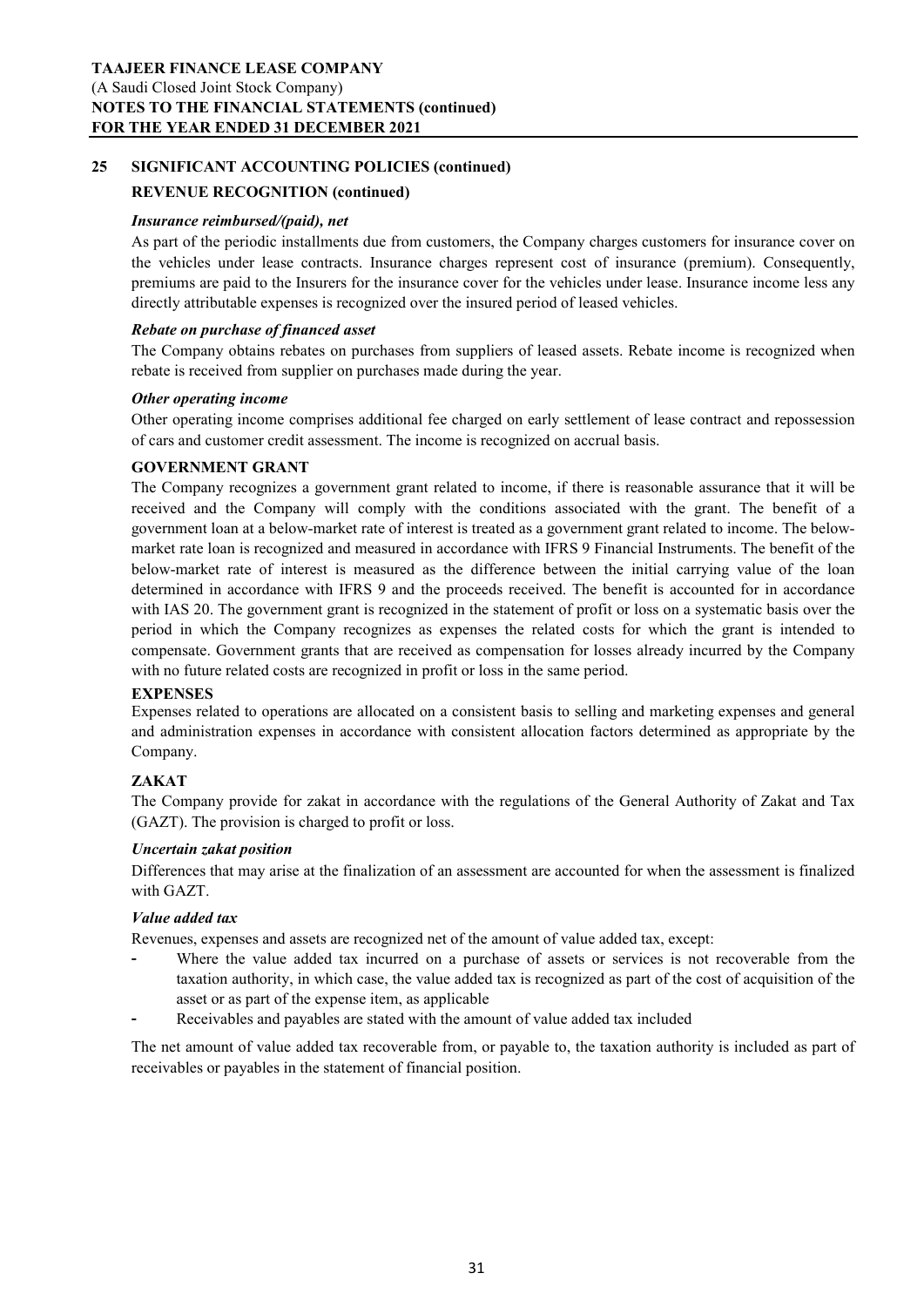## **26 IMPACT OF COVID-19 ON EXPECTED CREDIT LOSSES ("ECL") AND SAMA PROGRAMS**

The Coronavirus ("COVID-19") pandemic continues to disrupt global markets as many geographies are beginning to experience a new wave of infections despite having previously controlled the outbreak through aggressive precautionary measures such as imposing restrictions on travel, lockdowns and strict social distancing rules. The Government of Saudi Arabia ("the Government") however has managed to successfully control the outbreak to date, owing primarily to the effective measures taken by the Government.

The Company continues to be cognisant of both the micro and macroeconomic challenges that COVID-19 has posed, the problems effects of which may be felt for some time, and is closely monitoring its exposures at a granular level. This has entailed reviewing specific economic sectors, regions, counterparties and collateral protection and taking appropriate customer credit rating actions and initiating restructuring of loans, where required.

The prevailing economic conditions post lock down, do require the Company to continue to revise certain inputs and assumptions used for the determination of expected credit losses ("ECL"). These primarily revolve around either adjusting macroeconomic factors used by the Company in the estimation of ECL or revisions to the scenario probabilities currently being used by the Company in ECL estimation. During the year, the Company has made certain adjustment to scenario weightings and macroeconomic factors used by the Company in the estimation of expected credit losses.

The Company's ECL model continues to be sensitive to macroeconomic variables and scenario weightings. As with any forecasts, the projections and likelihoods of occurrence are underpinned by significant judgement and uncertainty and therefore, the actual outcomes may be different to those projected. The impact of such uncertain economic environment is judgmental and the Company will continue to reassess its position and the related impact on a regular basis.

## **SAMA support programs and initiatives**

## **Private Sector Financing Support Program ("PSFSP")**

In response to COVID-19, SAMA launched the Private Sector Financing Support Program ("PSFSP") in March 2020 to provide the necessary support to the Micro, Small and Medium Enterprises ("MSMEs") as per the definition issued by SAMA via Circular No. 381000064902 dated 16 Jumada II 1438H. The PSFSP mainly encompasses the following programs:

- Deferred payments program;
- Funding for lending program;
- Loan guarantee program; and
- Point of sale ("POS") and e-commerce service fee support program.

As part of the deferred payments program launched by SAMA in March 2020, the Company is required to defer payments on financing facilities to those companies that qualify as SMEs. The payment reliefs are considered as short-term liquidity support to address the borrower's potential cash flow issues. The Company has effected the payment reliefs by deferring the instalments falling due within the period from March 2020 to September 2020 for a period of six months, and from October 2020 to December 2020 for the three months, and from January 2021 to March 2021 for three months period. The accounting impact of these changes in terms of the credit facilities has been assessed and were treated as per the requirements of IFRS 9 as modification in terms of arrangement.

In order to compensate the related cost that the Company is expected to incur under the SAMA program, the Company received SR 7.5 million of profit free loan from SAMA during the year 2020 and received 5.7 million in 2021. The amount was due to be repaid to SAMA over 1.5 year in equal monthly instalments, with initial grace period of 6 months. During 2021, SAMA issued guidelines to management for deferment of loan payment till maturity ie to pay one time full amount on maturity date. Details of the amount received from SAMA are as follows:

• In 2020, an amount of SR 7.5 million, received against net investment in finance lease, has been recognized as "government loan" and accordingly, the Company has recognized an amount of SR 333 thousand as grant income to offset the modification losses for which the grant has been provided by SAMA (note 12).